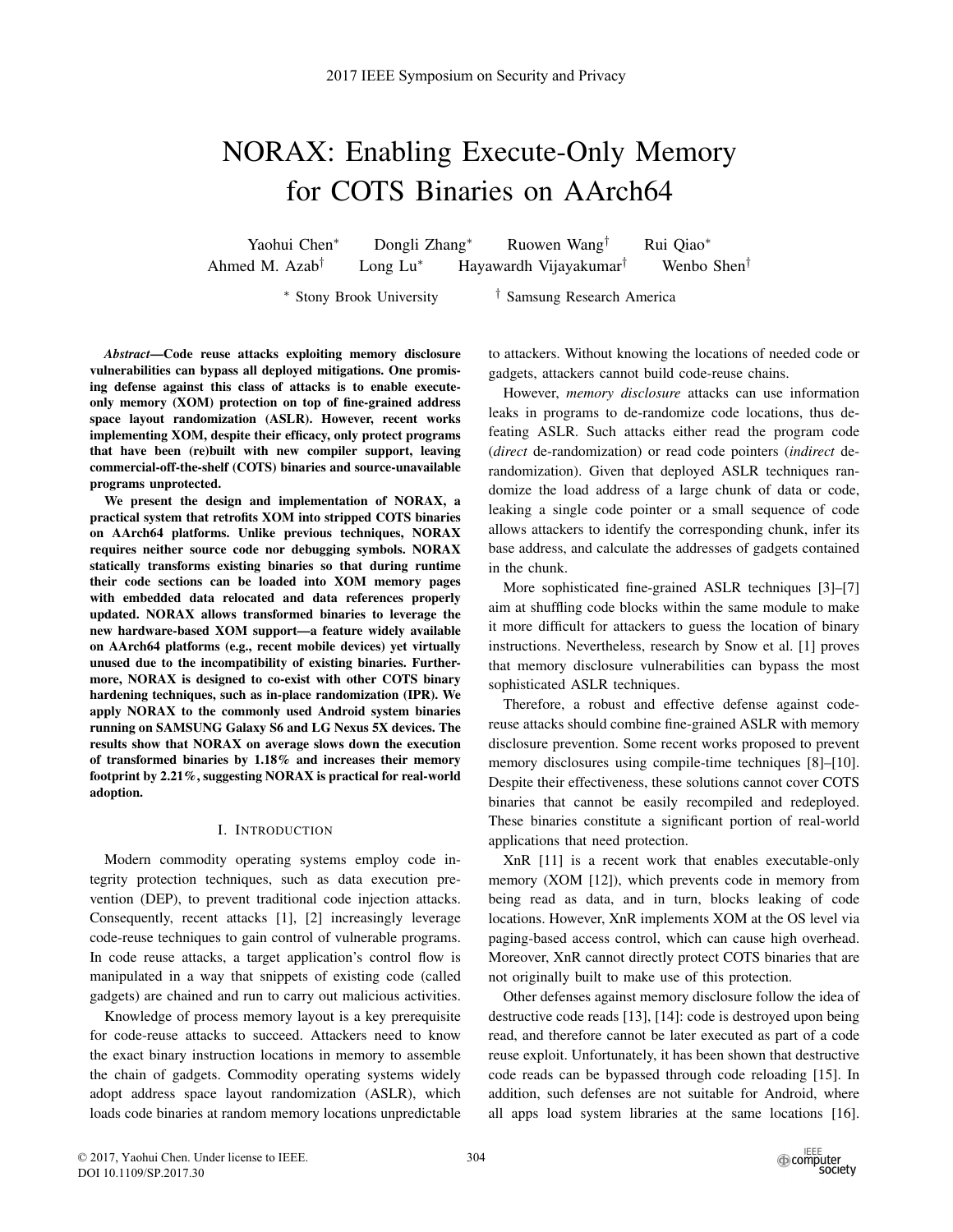Therefore, a memory read in one app enables code reuse attacks in any other app.

In this work, we propose NORAX  $<sup>1</sup>$ , which protects COTS</sup> binaries from code memory disclosure attacks. NORAX allow COTS binaries to be loaded in hardware-enforced XOM, a security feature supported by recent ARM CPUs (i.e., AArch64). Such CPUs are widely seen on today's mobile devices. Without NORAX, to use the XOM feature, binaries need to be (re)built with the necessary compiler support. This requirement stands in between the valuable security feature and a large number of COTS binaries (e.g., all Android system executables and libraries) that are already running on AArch64 CPUs but were not compiled with XOM support. NORAX removes this requirement. It automatically patches existing binaries and loads their code to XOM-enforced memory regions, without affecting binaries' normal execution. As a result, binaries without special (re)compilation can benefit from the hardware-backed XOM feature and be protected against code memory disclosure. Further, when used together with ASLR, NORAX enables robust mitigation against code reuse attacks for COTS binaries. It is worth noting that we use Android as the reference platform for building and evaluating NORAX. However, NORAX's approach and techniques are generally applicable to other AArch64 platforms.

NORAX consists of four major components: *NDisassembler, NPatcher, NLoader, and NMonitor*. The first two perform offline binary analysis and transformation. They convert any COTS binary built for AArch64 without XOM support into one whose code can be protected by XOM during runtime. The other two components provide supports for loading and monitoring the patched, XOM-enabled binaries during runtime. The design of NORAX tackles a fundamentally difficult problem: identifying data embedded in code segments, which are common in ARM binaries, and relocating such data elsewhere so that during runtime code memory pages can be made executable-only while allowing all embedded data to be readable.

As a evaluation, we apply NORAX to Android system binaries running on SAMSUNG Galaxy S6 and LG Nexus 5X devices. The results show that NORAX on average slows down the transformed binaries by 1.18% and increases their memory footprint by 2.21%, suggesting NORAX is practical for real-world adoption.

In summary, our work makes the following contributions:

- We discover and address the gap between the highly valuable XOM feature and existing binaries, which need but cannot use the feature without recompilation.
- We design and implement a comprehensive system that converts COTS binaries to be XOM-compatible without

<sup>1</sup>NORAX stands for **NO Read And eXecute.** 

requiring source code or debugging symbols.

- We show that code-data separation problem, although undecidable in principle, is in practice achievable on AArch64 platforms using our novel embedded data detection algorithm.
- We perform rigorous and extensive evaluations with stripped system executables and libraries on Android and show that NORAX is practical, effective and efficient.

The rest of the paper is organized as follows: In  $\S$  II we lay out the background for execute-only memory and explain the code-data separation challenges tackled by NORAX; In § III we derive the requirements for a practical solution and then present the design of our system; In  $\S$  IV we discuss in details the system implementation and the optimization for our reference platform Android; We then examine the correctness of NORAX and evaluate its performance in  $\S$  V. We contrast the related works in  $\S$  VI and analyze the compatibility of NORAX with other COTS hardening techniques and its current limitations in  $\S$  VII. We conclude the paper in  $\S$  VIII.

## II. BACKGROUND

NORAX makes use of the modern MMU support in AArch64 architecture to create execute-only memory, which is a hardware feature now widely available yet virtually unused due to compatibility issues. To bridge the gap, NORAX reconstructs COTS binaries running on commodity Android smartphones to enforce the  $\mathbf{R} \oplus \mathbf{X}$  policy. In the rest of this section, we explain the necessary technical background and the challenges we face when building the system.

AArch64 eXecute-Only Memory (XOM) Support: AArch64 defines four Exception Levels, from EL0 to EL3. EL0 has the lowest execution privilege, usually runs normal user applications; EL1 is usually for hosting privileged systems, such as operating system kernel; EL2 is designed for hypervisor while EL3 is for secure monitor.

In order to enforce the instruction access permission for different Exception Levels, AArch64 leverages the Unprivileged eXecute Never (UXN) bit, Privileged eXecute-Never (PXN) bit and two AP (Access Permission) bits defined in the page table entry [17]. For the user space program code page, the UXN bit is set to *"0"*, which allows the code execution at EL0, while PXN is set to *"1"*, which disables the execution in EL1. With such UXN and PXN settings, the instruction access permissions defined by AP bits are shown in Table I. It is easy to see that we can set the AP bits in page table entry to "10", so that the kernel running in EL1 will enforce the execute-only permission for user space program, which is running in EL0. In other words, the corresponding memory page will only permit for instruction fetch for user space program, while all read/write data accesses will be denied.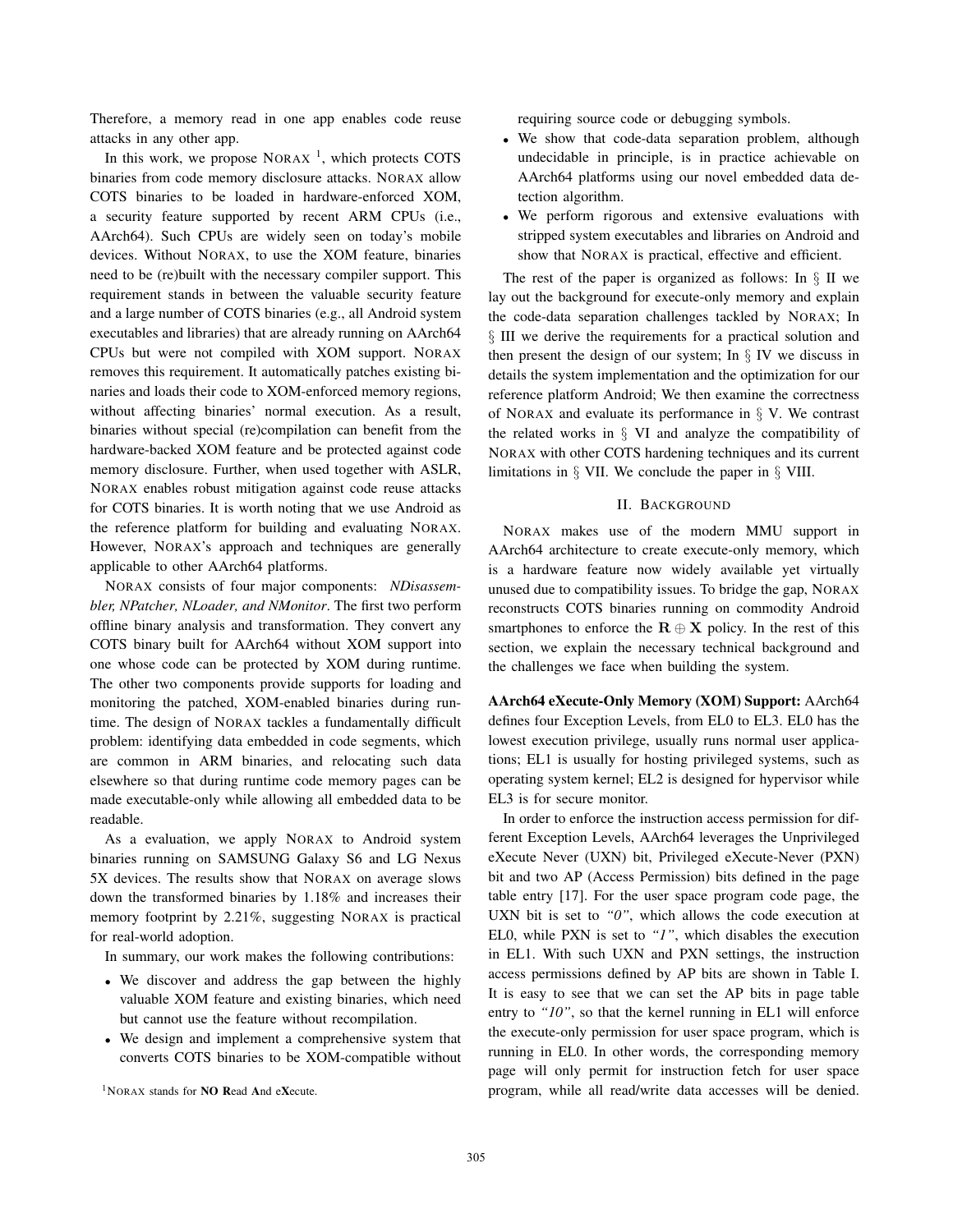TABLE I: Access permissions for stage 1 EL0 and EL1

| AP[2:1]        | EL0 Permission                | EL1 Permission |
|----------------|-------------------------------|----------------|
| 0 <sup>0</sup> | Executable-only               | Read/Write     |
| $_{01}$        | Read/Write, Config-Executable | Read/Write     |
| 10             | Executable-only               | Read-only      |
|                | Read, Executable              | Read-only      |

However, the kernel still has the read permission to that page, which means that it can help the user space program read the intended memory area if necessary, but need to perform security checks beforehand.

Position-Independent Binaries in Android: Positionindependent code (PIC) is the kind of code compiler generates for a module that does not assume any absolute address, that is, no matter where the module is loaded, it will be able to function correctly. The mechanism works by replacing all the memory accesses using hard-coded addresses with PCrelative addressing instructions. Position-independent executables (PIE) are executables that employ PIC code. In Android, ever since version 5 (codename: Lolipop), in order to fully enjoy the benefit of ASLR, all the executables are required to be compiled as PIE. To enforce this, Google removed the support for non-PIE loading from the Bionic Linker [18]. Nowadays, smartphones equipped with AArch64 CPU are most likely running Android OSes after Lolipop, meaning the majority of them will only have binaries, including both executables and shared libraries, that are compiled to be position independent.

Code-Data Separation: To convert a stripped binary to be XOM-compatible, there is one fundamental problem to solve, namely *code-data separation*. Note that separating data from code for COTS binaries is, in general, undecidable as it is equivalent to the famous *Halting Problem* [19]. But we found that in the scope of ARM64 position-independent binaries, which are prevalent in modern Android and iOS [20] Phones, a practical solution is possible. Basically, a feasible solution should address the two following challenges.

*1) Locating Data In Code Pages:* We generally refer to data residing in executable code regions as *executable data*. There are *two types* of executable data allowed in ELF binaries.

• Executable sections: The first kind of data are those ELF sections consisting of pure read-only data which could reside in executable memory. Defined by contemporary ELF standard, a typical ELF file has two views: linking view and loading view, used by linker and loader respectively. Linking view consists of ELF sections (such as *.text, .rodata*). During linking, the static linker bundles those sections with compatible access permissions to form a segment – in this case, executable indicates readable. The segments then comprise the loading view. When an ELF is being loaded, the loader simply loads each of the segments as a whole into memory, and grant the corresponding access permissions. A standard ELF has two loadable segments. One is readable and executable, which is normally referred as "code segment". This segment contains all the sections with instructions (*.plt* and *.text*, etc.), and read-only data (*.gnu.hash, .dynsym, etc.*); the other segment is readable and writable, referred as "data segment", it contains the program data as well as other read/writ-able sections. For our goal to realize *nonreadable code*, we mainly focus on the code segment. In this segment, generally only *.plt* and *.text* contain instructions used for program execution, but as explained before, they are mixed with other sections that only need to be read-only, thus we cannot simply map the memory page to execute-only as oftentimes these sections could locate within the same page. For instance, Table II shows the code segment layout of an example program, all except the last two sections in this code segment are placed within the same page. To make things more complex, the segment layout varies for different ELFs.

• Embedded data: The second kind of data in the code pages is those embedded data in the *.text* section. For optimization purpose, such as exploiting spatial locality, compilers emit data to places nearby their accessing code. Note that albeit recent study [21] shows that in modern x86 Linux, compilers no longer generate binaries that have code interleaved with data, to the opposite of our discovery, we found this is not the case for ARM, we examined the system binaries extracted from smartphone Nexus 5X running the factory image MMB29P, Table III reveals that code-data interleaving still prevails in those modern ARM64 Linux binaries, indicating this is a realworld problem to be solved.

TABLE II: ELF sections that comprise the code segment of the example program, the highlighted ones are locate in the same page.

| <b>Section Name</b> | <b>Address</b>   | Type            |
|---------------------|------------------|-----------------|
| .interp             | 0000000000000238 | <b>PROGBITS</b> |
| .note.android.ident | 0000000000000250 | <b>NOTE</b>     |
| .note.gnu.build-id  | 0000000000000268 | <b>NOTE</b>     |
| .gnu.hash           | 0000000000000288 | <b>GNU HASH</b> |
| .dynsym             | 00000000000002c8 | <b>DYNSYM</b>   |
| .dynstr             | 00000000000005b0 | <b>STRTAB</b>   |
| .gnu.version        | 00000000000006e2 | <b>VERSYM</b>   |
| .gnu.version_r      | 0000000000000720 | <b>VERNEED</b>  |
| .rela.dyn           | 0000000000000740 | <b>RELA</b>     |
| rela.plt.           | 0000000000000830 | <b>RELA</b>     |
| .plt                | 00000000000009a0 | <b>PROGBITS</b> |
| .text               | 0000000000000ab0 | <b>PROGBITS</b> |
| .rodata             | 0000000000000f08 | <b>PROGBITS</b> |
| .eh_frame_hdr       | 00000000000010d0 | <b>PROGBITS</b> |
| eh frame.           | 0000000000001110 | <b>PROGBITS</b> |
|                     |                  |                 |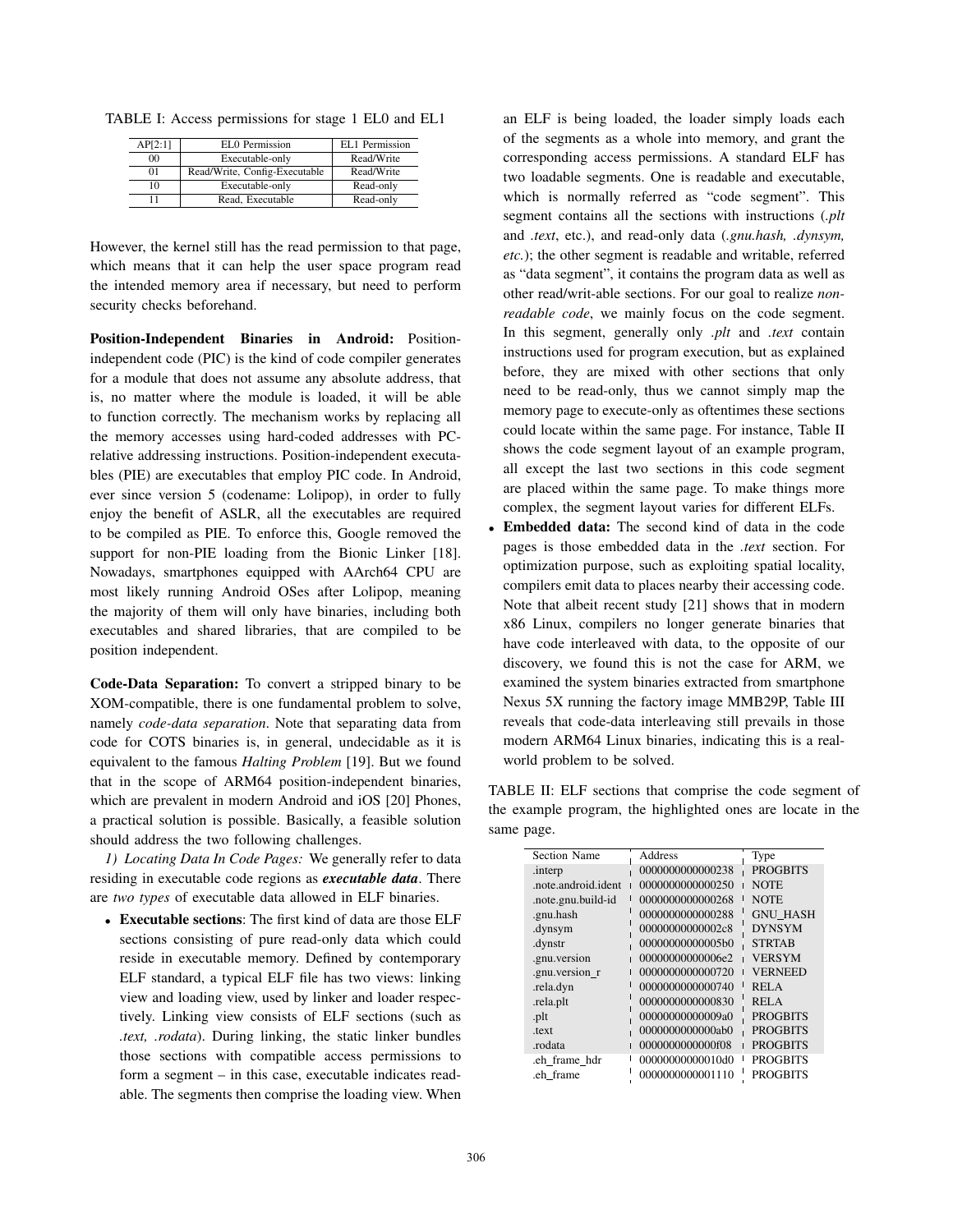TABLE III: Android Marshmallow system binaries that have *embedded data* in Nexus 5X.

|               | # of            | # of binaries w/ |            |
|---------------|-----------------|------------------|------------|
|               | <b>binaries</b> | embeded data     | Percentage |
| /system/bin   | 237             | 167              | 70.46%     |
| /system/lib64 | 255             | 101              | 39.61%     |
| /vendor/lib64 | 111             | 39               | 35.14%     |
| /vendor/bin   | 4               |                  | 50.00%     |

*2) Updating Data References:* In addition to finding out the locations of executable data, we also need to relocate them and update their references. It turns out that references updating is also non-trivial. In our system, as shown in Table IV, the majority of the ELF sections inside code segment are expected to be relocated to a different memory location so that appropriate permission can be enforced. The sections that are left out, such as *.interp* and *.note.*∗ are either accessed only by OS or not used for program execution so we can leave them untouched. For those sections listed in Table IV, they have complex interconnections, both internally and externally. As shown in Table V, various types of references exist in a given ELF. Due to this complexity, the references collection is conducted across the whole NORAX system by different components in different stages including both offline and during load-time.

TABLE IV: Sections in the executable code page that are handled by NORAX

| (.gnu).hash | .dynsym                      | dynstr .gnu.version | .rela.dyn     |
|-------------|------------------------------|---------------------|---------------|
| rela.plt.   | text (embedded data) .rodata | eh frame.           | eh frame hdr. |

TABLE V: ELF section reference types

| Reference Type               | Example                                   |
|------------------------------|-------------------------------------------|
| Intra-section references     | text refers to text (embedded data).      |
| Inter-section references     | text refers to .rodata                    |
| External references          | dynamic linker refers to .dynsym, .rela.* |
| Multiple external references | $C++$ runtime/debugger refer to .eh_frame |

# III. NORAX DESIGN

# *A. System Overview*

The goal of NORAX is to allow COTS binaries to take advantage of execute-only memory (XOM), a new security feature that recent AArch64 CPUs provide and is widely available on today's mobile devices. While useful for preventing memory disclosure-based code reuse [1], [2], XOM remains barely used by user and system binaries due to its requirement for recompilation. NORAX removes this requirement by automatically patching COTS binaries and loading their code to XOM. As a result, existing binaries can benefit rom the hardware-backed protection against direct code memory disclosure attacks. While we demonstrate NORAX on Android, the ideas behind NORAX are generally applicable to any AAarch64 platform.

Design Principles: To make NORAX widely useful in practice, we set the following design principles for NORAX:

- P1 Backward compatibility: Changes introduced by NORAX to binaries must not break their standard structures or compilation conventions (i.e., patched binaries can run on devices without NORAX support). Otherwise, patched binaries may become incompatible with existing loaders, linkers, or orthogonal binary-hardening solutions (e.g., code diversification techniques). Furthermore, NO-RAX must not make special assumptions about binaries to facilitate analysis and patching.
- P2 Completeness: NORAX must have complete coverage of embedded data. It must detect all embedded data in a binary accessed by code and ensure that these accesses still succeed when XOM enforcement is in place. On the other hand, NORAX can only have very few, if not zero, false positives (i.e., misidentifying code as data).
- P3 Correctness: NORAX must not alter or break a patched binary's original function or behavior, needless to say crashing the binary.
- P4 Low Overhead: NORAX should not introduce impractical overheads to the patched binaries, including both space overhead (e.g., binary sizes and memory footprint) and runtime slowdown.

NORAX Workflow: NORAX consists of four major components: *NDisassembler, NPatcher, NLoader, and NMonitor*, as shown in Figure 1. The first two components perform offline binary analysis and transformation and the last two provide runtime support for loading and monitoring the patched, XOM-compatible executables and libraries. In addition to disassembling machine code, NDisassembler scans for all executable code that needs to be protected by XOM. A major challenge it solves is identifying various types of data that ARM compilers often embed in the code section, including jump tables, literals, and padding. Unlike typical disassemblers, NDisassembler has to precisely differentiate embedded data from code in order to achieve  $P2$  and  $P3$  (§III-B). Taking input from NDisassembler, NPatcher transforms the binary so that its embedded data are moved out of code sections and their references are collected for later adjustment. After the transformation, NPatcher inserts a unique magic number in the binary so that it can be recognized by NLoader during loadtime. NPatcher also stores NORAX metadata in the binary, which will be used by NLoader and NMonitor (§III-C). When a patched binary is being loaded, NLoader takes over the loading process to (*i*) load the NORAX metadata into memory,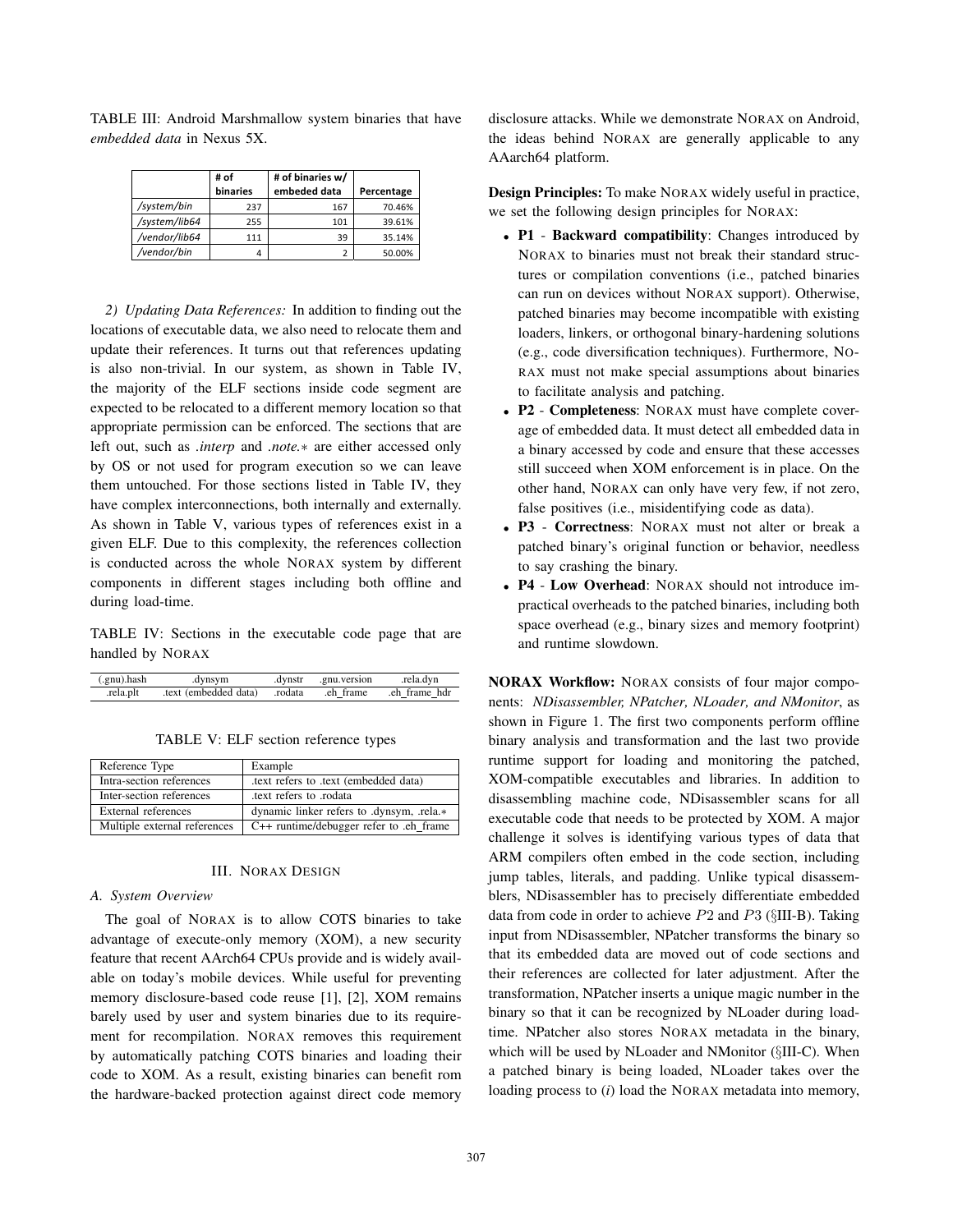

Fig. 1: NORAX System Overview: the offline tools (left) analyze the input binary, locate all the executable data and their references (when available), and then statically patch the metadata to the raw ELF; the runtime components (right) create separated mapping for the *executable data sections* and update the recorded references as well as those generated at runtime.

(*ii*) adjust the NPatcher-collected references as well as those dynamically created references to the linker-related sections (e.g .hash, .rela.\*), and (*iii*) map all memory pages that contain code to XOM (§III-D). During runtime, NMonitor, an OS extension, handles read accesses to XOM. While such accesses are rare and may indicate attacks, they could also be legitimate because NPatcher may not be able to completely recognize dynamic references to the relocated embedded data (e.g., those generated at runtime). When there are missed data references, the access will trigger an XOM violation, which NMonitor verifies and, if legitimate, facilitates the access to the corresponding data (§III-E).

#### *B. NDisassembler: Static Binary Analyzer*

NDisassembler first converts an input binary from machine code to assembly code and then performs analysis needed for converting the binary into an XOM-compatible form. It disassembles the binary in a linear sweep fashion, which yields a larger code coverage than recursive disassembling [21]. However, the larger code coverage comes at a cost of potentially mis-detecting embedded data as code (e.g., when such data happen to appear as syntactically correct instructions).

NDisassembler addresses this problem via an iterative data recognition technique. Along with this process, it also finds instructions that reference embedded data. The data recognition technique is inspired by the following observations:

• Although it is difficult to find all instructions referencing some embedded data at a later point in the running program, it is relatively easy to locate the code that computes these references in the first place.

- To generate position-independent binaries, compilers can only use PC-relative addressing when emitting instructions that need to reference data inside binaries.
- AArch64 ISA only provides two classes of instructions for obtaining PC-relative values, namely the ldr (literal) instructions and adr(p) instructions.

NDisassembler uses Algorithm 1 to construct an initial set of embedded data (IS) and a set of reference sites (RS). For embedded data whose size cannot be precisely bounded, NDisassembler collects their seed addresses (AS) for further processing. As shown in Line 5–9 in Algorithm 1, since the load size for ldr-literal instructions is known, the identified embedded data are added to IS. On the other hand, the handling for adr instructions is more involved, as shown in Line 10–27. NDisassembler first performs forward slicing on xn — the register which holds the embedded data address. All instructions that have data dependencies on xn are sliced, and xn is considered *escaped* if any of its data-dependent registers is either (*i*) stored to memory or (*ii*) passed to another function before being killed. In either case, the slicing also stops. If not all memory dereferences based on xn can be identified due to reference escaping, the size of the embedded data cannot be determined. Therefore, NDisassembler only adds the initial value of xn to AS, as a seed address (Line  $24 - 26$ ).

Line 10–23 of Algorithm 1 deal with the sliced instructions. If a memory load based on xn is found, RS is updated with the location of the original address-taking instruction. Moreover, NDisassembler analyzes the address range for each memory load. Note that oftentimes the address range is bounded because embedded data are mostly integer/floating point constants, or jump tables. In the former case, the start address of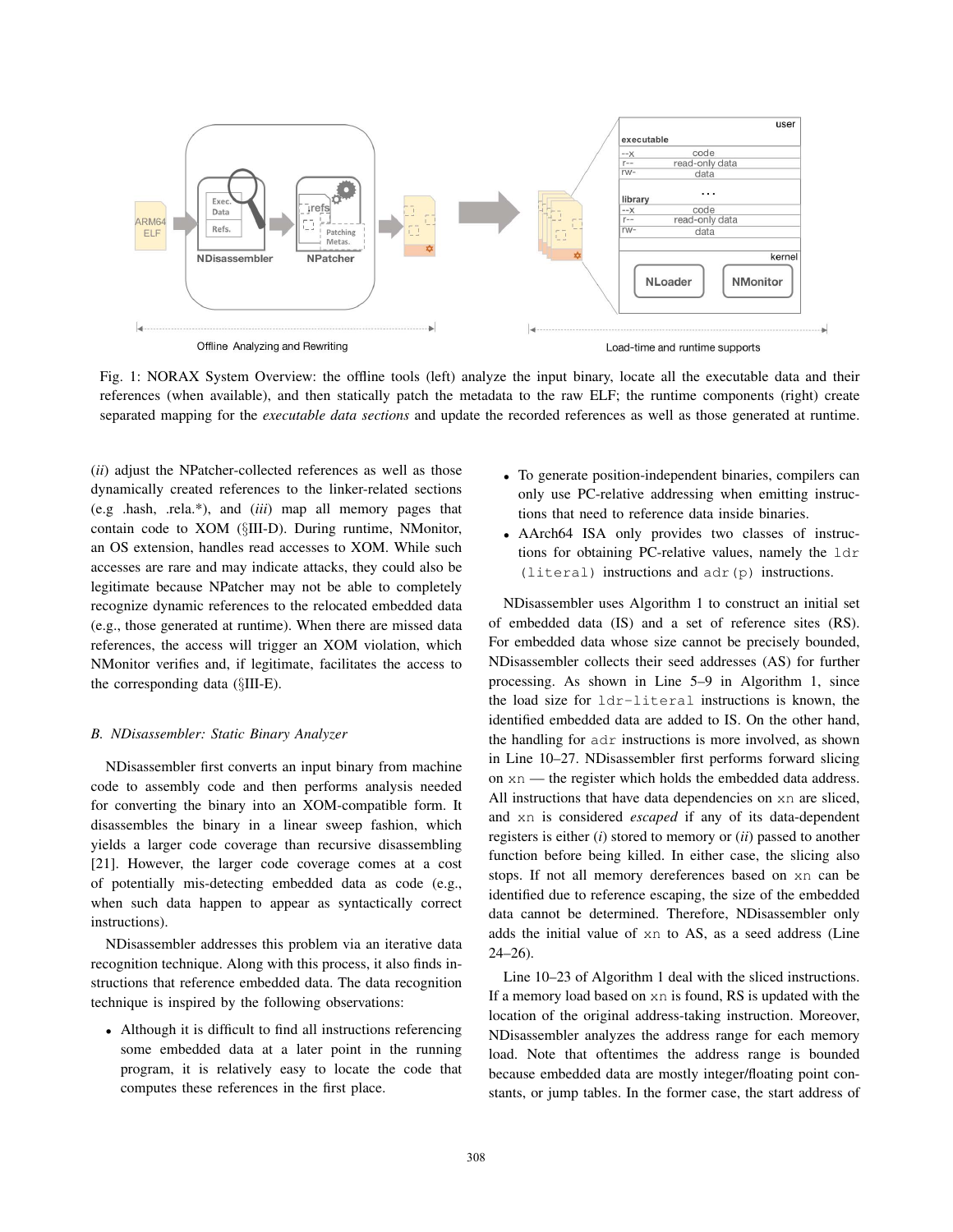| <b>INPUT:</b>                                                                |  |  |  |  |  |
|------------------------------------------------------------------------------|--|--|--|--|--|
| $code[]$ - An array of disassembly output                                    |  |  |  |  |  |
| <b>OUTPUT:</b>                                                               |  |  |  |  |  |
| IS - Initial set of embedded data                                            |  |  |  |  |  |
| AS - The set of seed addresses for embedded data                             |  |  |  |  |  |
| RS - The set of reference sites to embedded data                             |  |  |  |  |  |
| procedure INITIALSETCOLLECTION<br>1:                                         |  |  |  |  |  |
| $IS = \{\}$<br>2:                                                            |  |  |  |  |  |
| $AS = \{\}$<br>3:                                                            |  |  |  |  |  |
| $RS = \{\}$<br>4:                                                            |  |  |  |  |  |
| for each (ldr-literal addr) $\in \text{code}$ at curr do<br>5:               |  |  |  |  |  |
| $size = MemLoadSize(ldr)$<br>6:                                              |  |  |  |  |  |
| $IS = IS \cup \{addr, addr+1, , addr+size-1\}$<br>7:                         |  |  |  |  |  |
| $RS = RS \cup \{curr\}$<br>8:                                                |  |  |  |  |  |
| end for<br>9:                                                                |  |  |  |  |  |
| <b>for</b> each $(adr\ xn, addr) \in code[]$ at <i>curr</i> <b>do</b><br>10: |  |  |  |  |  |
| escaped, $deplnsts = ForwardSlicing(xn)$<br>11:                              |  |  |  |  |  |
| unbounded $=$ False<br>12:                                                   |  |  |  |  |  |
| for each <i>inst</i> $\in$ <i>depInsts</i> <b>do</b><br>13:                  |  |  |  |  |  |
| <b>if</b> inst is MemoryLoad then<br>14:                                     |  |  |  |  |  |
| $RS = RS \cup \{curr\}$<br>15:                                               |  |  |  |  |  |
| $addr\_expr = MemLoadAddrExpr (inst)$<br>16:                                 |  |  |  |  |  |
| if $IsBounded (addr\_expr)$ then<br>17:                                      |  |  |  |  |  |
| $IS = IS \cup \{AddrRange(addr\_expr)\}$<br>18:                              |  |  |  |  |  |
| else<br>19:                                                                  |  |  |  |  |  |
| unbounded $=$ True<br>20:                                                    |  |  |  |  |  |
| end if<br>21:                                                                |  |  |  |  |  |
| end if<br>22:                                                                |  |  |  |  |  |
| end for<br>23:                                                               |  |  |  |  |  |
| if escaped or unbounded then<br>24:                                          |  |  |  |  |  |
| $AS = AS \cup \{addr\}$<br>25:                                               |  |  |  |  |  |
| end if<br>26:                                                                |  |  |  |  |  |
| end for<br>27:                                                               |  |  |  |  |  |
| 28: end procedure                                                            |  |  |  |  |  |
|                                                                              |  |  |  |  |  |

Algorithm 1 Initial embedded data and references collection

memory load is typically xn plus some constant offset, while the load size is explicit from the memory load instruction. In the latter, well-known techniques for determining jump table size [22] are utilized. In both cases, the identified embedded data are added into IS. However, if there is a single memory load whose address range cannot be bounded, NDisassembler adds the seed address to AS.

If Algorithm 1 is not able to determine the sizes of all embedded data, the initial set (IS) is not complete. In this case, the seed addresses in AS are expanded using Algorithm 2 to construct an over-approximated set of embedded data (DS). The core functions are  $BackwardExpand$  (line 4) and  $ForwardExpand$  (line 5). The backward expansion starts from a seed address and walks backward from that

|                | <b>Algorithm 2</b> embedded data set expansion   |  |  |  |  |
|----------------|--------------------------------------------------|--|--|--|--|
| <b>INPUT:</b>  |                                                  |  |  |  |  |
|                | AS - The set of seed addresses for embedded data |  |  |  |  |
|                | IS - Initial set of embedded data                |  |  |  |  |
| <b>OUTPUT:</b> |                                                  |  |  |  |  |
|                | DS - conservative set of embedded data           |  |  |  |  |
|                | 1: <b>procedure</b> SETEXPANSION                 |  |  |  |  |
| 2.             | $DS = IS$                                        |  |  |  |  |
| 3:             | for $addr$ in AS do                              |  |  |  |  |
| 4:             | $c1 =$ BackwardExpand (addr, DS)                 |  |  |  |  |
| 5:             | $c2$ = Forward Expand ( <i>addr</i> , DS)        |  |  |  |  |
| 6.             | $DS = DS \cup c1 \cup c2$                        |  |  |  |  |
| 7:             | end for                                          |  |  |  |  |
|                | 8: end procedure                                 |  |  |  |  |

address until it encounters a *valid* control-flow transfer instruction: i.e., the instruction is either a *direct* control-flow transfer to a 4-byte aligned address in the address space, or an *indirect* control-flow transfer. All bytes walked through are marked as data and added to DS. On the other hand, the forward expansion walks forward from the seed address. It proceeds aggressively for a conservative inclusion of all embedded data. It only stops when it has strong indication that it has identified a valid code instruction. These indicators are one of the following: (*i*) a *valid* control-flow transfer instruction is encountered, (*ii*) a direct control-flow transfer target (originating from other locations) is reached, and (*iii*) an instruction is confirmed as the start of a function [23]. In the last case, comprehensive control-flow and data-flow properties such as parameter passing and callee saves are checked before validating an instruction as the start of a function.

Finally, DS contains nearly all embedded data that exists in the binary. Although we could further leverage heuristics to include *undecodable* instructions as embedded data, it is not necessary because our conservative algorithms already cover the vast majority (if not all) of them, and the rest are mostly padding bytes which are never referenced. Theoretically, failure to include certain *referenced* embedded data could still happen if a chunk of data can be coincidentally decoded as a sequence of instructions that satisfies many code properties, but in our evaluation of *over 300* stripped Android system binaries (V-A), we never encountered such a case.

RS contains a large subset of reference sites to the embedded data. Since statically identifying all indirect or dynamic data references may not always be possible, NDisassembler leaves such cases to be handled by NMonitor.

### *C. NPatcher: XOM Binary Patcher*

With the input from NDisassembler, NPatcher transforms the binary in two steps. First, it relocates data out of the code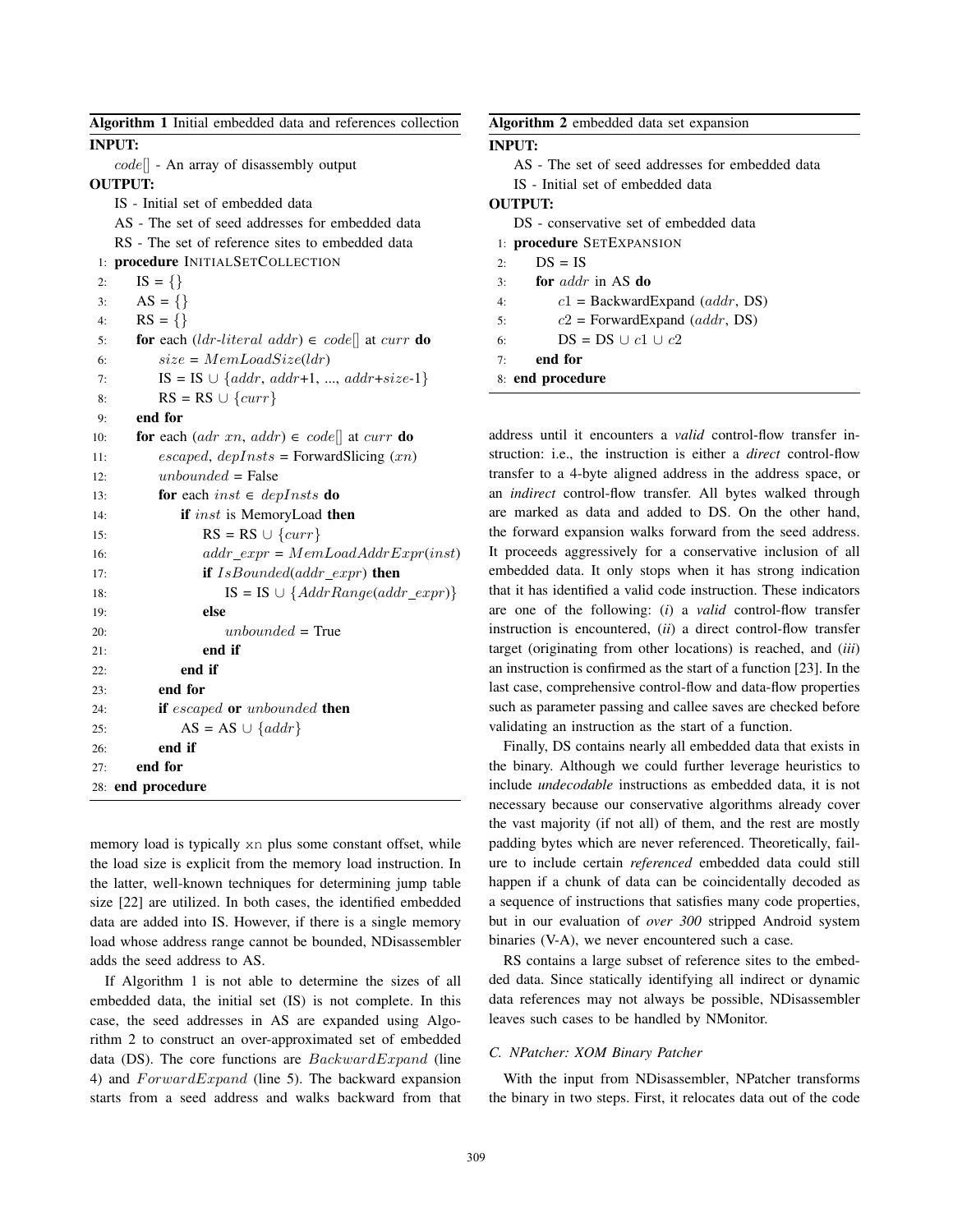segment so that the code segment can be loaded to XOM and protected against leaks and abuses. Next, it collects and prepares the references from code (*.text*) to the embedded data (*.text*) and to *.rodata* section.

Data Relocation: An intuitive design choice is to move the executable data out of the code segment. But doing so violates the design principle  $P1$  as the layout of the ELF and the offsets of its sections will change significantly. Another approach is to duplicate the executable data, but this would increase binary sizes and memory footprint significantly, violating P4.

Instead, NPatcher uses two different strategies to relocate those executable data without modifying code sections or duplicating all read-only data sections. For data located in code segment but are separated from code text (i.e., readonly data), NPatcher does not duplicate them in binaries but only records their offsets as metadata, which will be used by NLoader to map such data into read-only memory pages. For data mixed with code (i.e., embedded data), NPatcher copies them into a newly created data section at the end of the binary. The rationale behind the two strategies is that read-only data usually accounts for a large portion of the binary size and duplicating it in binary is wasteful and unnecessary. On the other hand, embedded data is usually of a small size, and duplicating it in binaries does not cost much space. More importantly, this is necessary for security reasons. Without duplication, code surrounding data would have to be made readable, which reduces the effectiveness of XOM.

Data Reference Collections: NPatcher only collects the references from *.text* to *.text* (embedded data) and to *.rodata* because they can be statically recognized and resolved. Other types of references listed in Table V are either from outside the module or statically unavailable, which are handled by NLoader.

For references to embedded data, NPatcher can directly include them based on NDisassembler's analysis results. But there is one caveat – the instructions used to reference embedded data (i.e., *adr* and *ldr-literal*) have a short addressing range. Therefore, when we map their target data to different memory pages, it is possible that the instructions cannot address or reach the relocated data. To solve this issue without breaking P1 (i.e., maintaining binary backward-compatibility), NPatcher generates stub code to facilitate access to out-ofrange data. The instructions of short addressing range are replaced with an unconditional branch instruction<sup>2</sup>, which points to the corresponding stub entry. The stub code only contains unconditional load and branch instructions pointing

to fixed immediate offsets. This design ensures that these stub entries cannot be used as ROP gadgets.

For references to the *.rodata*, there is no addressing capability problem, because *adrp* is used instead of *adr*. However, a different issue arises. There are multiple sources from which such references could come. We identify 5 sources in our empirical study covering all Android system executables and libraries. NPatcher can only prepare the locations of the first three offline while leaving the last two to be handled by NLoader after relocations and symbol resolving are done.

- References from code (*.text*): these are usually caused by access to constant values and strings.
- References from symbol table (*.dynsym*): when a symbol is located in *.rodata*, there will be an entry in the symbol table, whose *value* field contains the address of the exposed symbol.
- References from relocation table (*.rela.dyn*): for a relocatable symbol located in *.rodata*, the relocation table entry's *r\_addend* field will point to the symbol's address.
- References from global offset table (*.got*): when a variable in *.rodata* cannot be addressed due to the addressing limit(e.g., *adrp* can only address +/- 4GB), an entry in the global offset table is used to address that far-away variable.
- References from read-only global data (*.data.rel.ro*): most binaries in Android disable lazy-binding. The *.data.rel.ro* section contains the addresses of global constant data that need to be relocatable. After the dynamic linker finishes relocating them, this table will be marked as read-only, as opposed to the traditional *.data* section.

Finally, the metadata (duplicates and references), the dataaccessing stub code (explained in the next point) and the NORAX header are appended to the end of the original binary, as shown in Figure 2. Note that by appending the NORAXrelated data to the end of the binary, we allow patched binaries to be backward-compatible, thus meeting  $P1$ . This is because the ELF standard ignores anything that comes after the section header table. As a result, binaries transformed by NPatcher can run on devices without NORAX support installed. They can also be parsed and disassembled by standard ELF utilities such as *readelf* and *objdump*. Moreover, NORAX-patched binaries are compatible with other binary-level security enhancement techniques.

# *D. NLoader: Plugin for Stock Loader and Linker*

Binaries rewritten by NPatcher remain recognizable by and compatible with the stock loader and linker. They can still function albeit without the XOM protection. New data sections added by NORAX, however, are transparent to the toolchain. They require NLoader's support to complete the binary loading and references updating process before their code can be

 $^{2}$ ADR can address  $+/-$  1MB, while *B(ranch)* can access  $+/-$  128MB, which is far enough for regular binaries.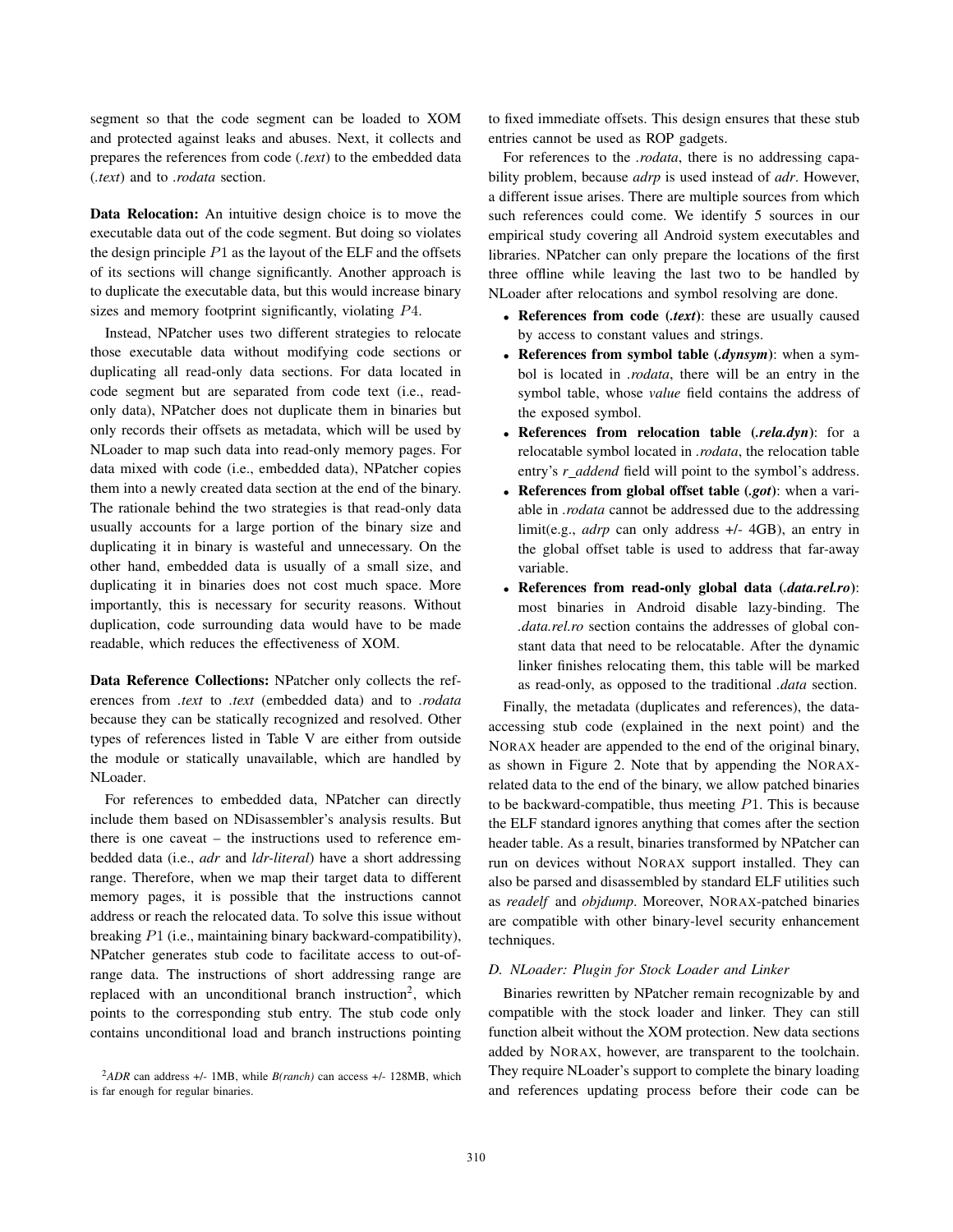

Fig. 2: The layout of ELF transformed by NORAX. The shaded parts at the end are the generated NORAX-related metadata.

mapped in XOM. Other than the ones prepared by NPatcher, as mentioned in § III-A, there are several types of references to executable data (Table V) which are related to the linker and only available at runtime. Built as a linker/loader plugin, NLoader adjusts these references in the following steps:

- Ld-1: It parses and loads NORAX header into memory, including information about the embedded data in *.text* and the stub code accessing embedded data. Then, it creates duplicated mappings for *.rodata* and the linkerreferencing sections<sup>3</sup>, which have been loaded by the stock linker/loader.
- Ld-2: It updates the *.dynamic* section to redirect linker to use the read-only copy of those relocated data sections.
- Ld-3: It collects the *.rodata* references from *.got* and *.data.rel.ro*, which are only populated after the relocation is done. It then adjusts all the collected data references in one pass. Eventually, the memory access level of the loaded module is adjusted to enforce the  $\mathbf{R} \oplus \mathbf{X}$  policy.

The overall workflow of NLoader is shown in Figure 3. It starts with the executable loading, which is done by the OS ELF loader (Step  $(1)$ ). Then, the OS loader transfers the control to the dynamic linker, which in turns creates a book-keeping object for the just-loaded module. Meanwhile, Ld-1 is performed to complete the binary loading. Next, the binary's corresponding book-keeping object is then populated with references to those ELF sections used by the linker to carry out relocation and symbol resolution in a later stage. Ld-2 is then invoked to update these populated references. At this point, the preparation for the executable is done. The linker then starts preparing all the libraries (Step  $(2)$ ). This process is similar to the preparation of executable, thus Ld-1



Fig. 3: Bionic Linker's binary loading flow, NLoader operates in different binary preparing stages, including module loading, relocation and symbol resolution.

and Ld-2 are called accordingly. When all the modules are loaded successfully in previous steps with their book-keeping objects populated, the linker walks through the book-keeping objects to perform relocation and symbol resolution (Step  $(3)$ ). In this step, Ld-3 is called for each of the relocated modules to update all those collected references, including the ones from *.got* and *.data.rel.ro* to *.rodata*. This is feasible because the *.got* entries which reference to *.rodata* are populated upfront, same as those in *.data.rel.ro*.

During runtime, the program may dynamically load or unload new libraries (Step  $\overline{4}$ ), as shown in Figure 3, which is also naturally handled by NLoader. To boost performance, once NLoader finishes updating the offline-updatable references, it caches the patched binary so that it can directly load the cached version without going through the whole references adjustment process again a next time.

# *E. NMonitor: Runtime Enforcement and Safety-net*

After being processed by the last three NORAX components, a patched binary that follows the **R**⊕**X** policy is ready to run, which is assisted by NMonitor. At runtime, the converted program could still be running with some unadjusted references to the executable data, which belong to the two following possible categories.

• Missed references to embedded data: Although in our evaluation we rarely see cases where an access violation is triggered by missed embedded data references, such situation, if mishandled, will cause a program crash. NDisassembler is unable to discover such cases due to the

<sup>3</sup>The linker-referencing sections include *.(gnu).hash, .dynsym, .dynstr, .gnu.version, .gnu.version r, .rela.dyn, .rela.plt*., etc.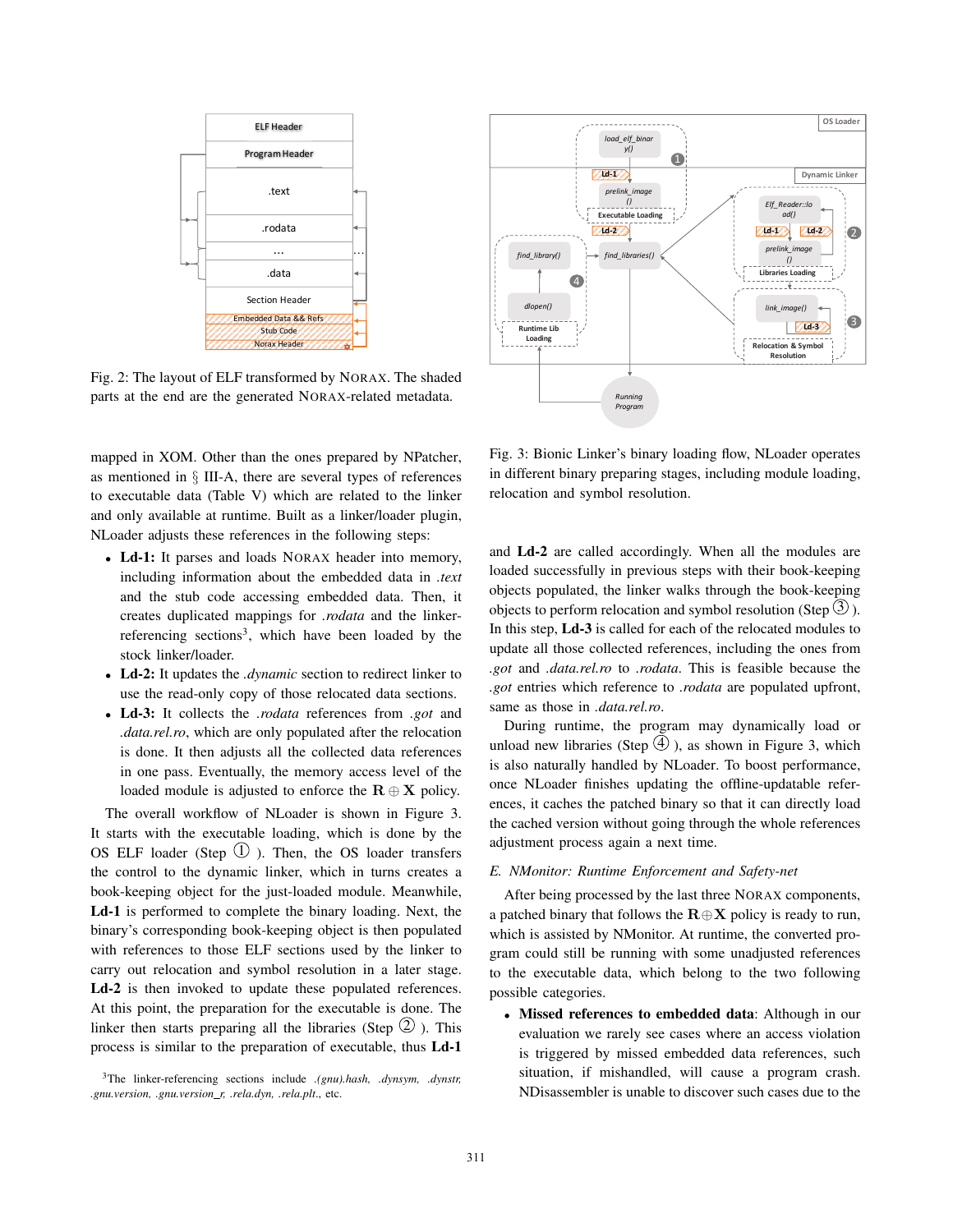limitation of static analysis. These missed data references would trigger access violations. Note that references to *.rodata* from *.text* do not have this problem, because whenever an address is calculated that happens to point at *.rodata* section, NDisassembler will mark it as a valid reference regardless of whether a corresponding memory load instruction is detected or not.

• References to *.eh frame hdr* and *.eh frame*: These sections provide auxiliary information such as the address range of functions, the stack content when a C++ exception is triggered, etc. The previous components are unable to update them because they are used neither by the converted module itself nor by the dynamic linker. Instead, we found that C++ runtime and debuggers such as gdb would reference and read into these two sections for exception handling or stack unwinding.

NMonitor dynamically handles both categories of unadjusted references. NMonitor responds to memory violations caused by any attempted read access to XOM. It checks the context and the data being accessed. If the context matches the two cases discussed above and the address being accessed does belong to the relocated data, NMonitor permits and facilitates the access; otherwise, it terminates the program.

Specifically, NMonitor whitelists these two kinds of data and ensures legitimate accesses to them can go through while potential abuses by attackers cannot. For instance, NMonitor only allows C++ runtime module to access the *.eh frame* sections (updatable through sysctl). For the *.text* embedded data, NMonitor only allows code from the over-approximated hosting function to read them. Note that while this design helps our system cope with those corner cases, the security of our system is barely undermined for two reasons: (*i*) the majority of the whitelisted data are indeed *real* data, which are not even decodable or surrounded by non-decodable data(§ V). (*ii*) Different data require the code from different regions to access them; attackers cannot simply exploit one memory leak bug to read across all these embedded data.

#### IV. IMPLEMENTATION DETAILS

NORAX is fully implemented based on two commercial mobile phones, Samsung Galaxy S6 and LG Nexus 5X. In this section, we present the implementation of NORAX on LG Nexus 5X, which is equipped with Qualcomm Snapdragon 808 MSM8992 (4 x ARM Cortex-A53 & 2 x ARM Cortex-A57) and 2GB RAM. The phone is running Android OS v6.0.1 (Marshmallow) with Linux kernel v3.14 (64-bit). Table VI shows the SLoC of NORAX on Nexus 5X. In the following, we provide more details about the implementation.

| TABLE VI: The SLoC for all NORAX components. |  |
|----------------------------------------------|--|
|----------------------------------------------|--|

| System<br><b>Modifications</b>         | <b>Norax</b><br><b>Components</b> | <b>SLoC</b> | Language                             |
|----------------------------------------|-----------------------------------|-------------|--------------------------------------|
| Linux Kernel                           | NLoader, NMonitor                 | 1947        |                                      |
| <b>Bionic Linker</b>                   | NLoader                           | 289         | $C++$                                |
| Analysis &<br><b>Rewriting Modules</b> | NDisassembler,<br>NPatcher        | 3580        | Python & Bash<br><b>Shell Script</b> |

# *A. Kernel Modification*

We modified several OS subsystems in order to implement the design discussed in § III. To start off, the memory management (MM) subsystem is modified to enable the executeonly memory configuration (§ II) and securely handle the legitimate page fault triggered by data abort on reading the execute-only memory. Specifically, we intercept the page fault handler, the *do page fault()* function, to implement the design of *NMonitor* discussed in § III-E. Implementing the semantics for all kinds of memory load instructions is error-prone and requires non-trivial engineering effort, but above that, there is one additional caveat, as page fault is one of the most versatile events in Linux kernel that has very diversified usages, such as copy-on-write (COW), demand paging and memory page swappings etc. Also, accessing the same virtual address could fault multiple times (e.g., First triggered by demand paging, and then by XOM access violation). If not carefully examined, irrelevant page fault events could be mistakenly treated as XOM-related ones, which may cause the entire system to be unstable or even crash. The solutions proposed in prior works [11], [14] are not directly applicable here, because in ARM64 Linux kernel, to the best of our knowledge, there is not one handy feature such as a flag pushed by the kernel, or a register populated by the hardware to directly indicate whether the fault is really triggered due to a read into the execute-only page that we configure.

To precisely pinpoint the related page fault events, we devise a series of constraints to filter the irrelevant ones. when a page fault happens, the following checks are performed:

- Check if the faulting process contains NORAX converted module, this is indicated by a flag set by *NLoader* when loading a converted binary. This flag will be propagated when the process *forks* a new child, and properly removed if the new child does an *exec* to run a new program.
- Check the exception syndrome register on exception level one (ESR EL1 [24]) for two fields: (*i*) Exception class and (*ii*) Data fault status code. This ensures the fault is triggered by the user space program, and it faults on the last level page table entry (we only enforce XOM at pte entries) because of permission violation.
- Check the VMA permission flags and only handle the case of reading an execute-only page. All these restric-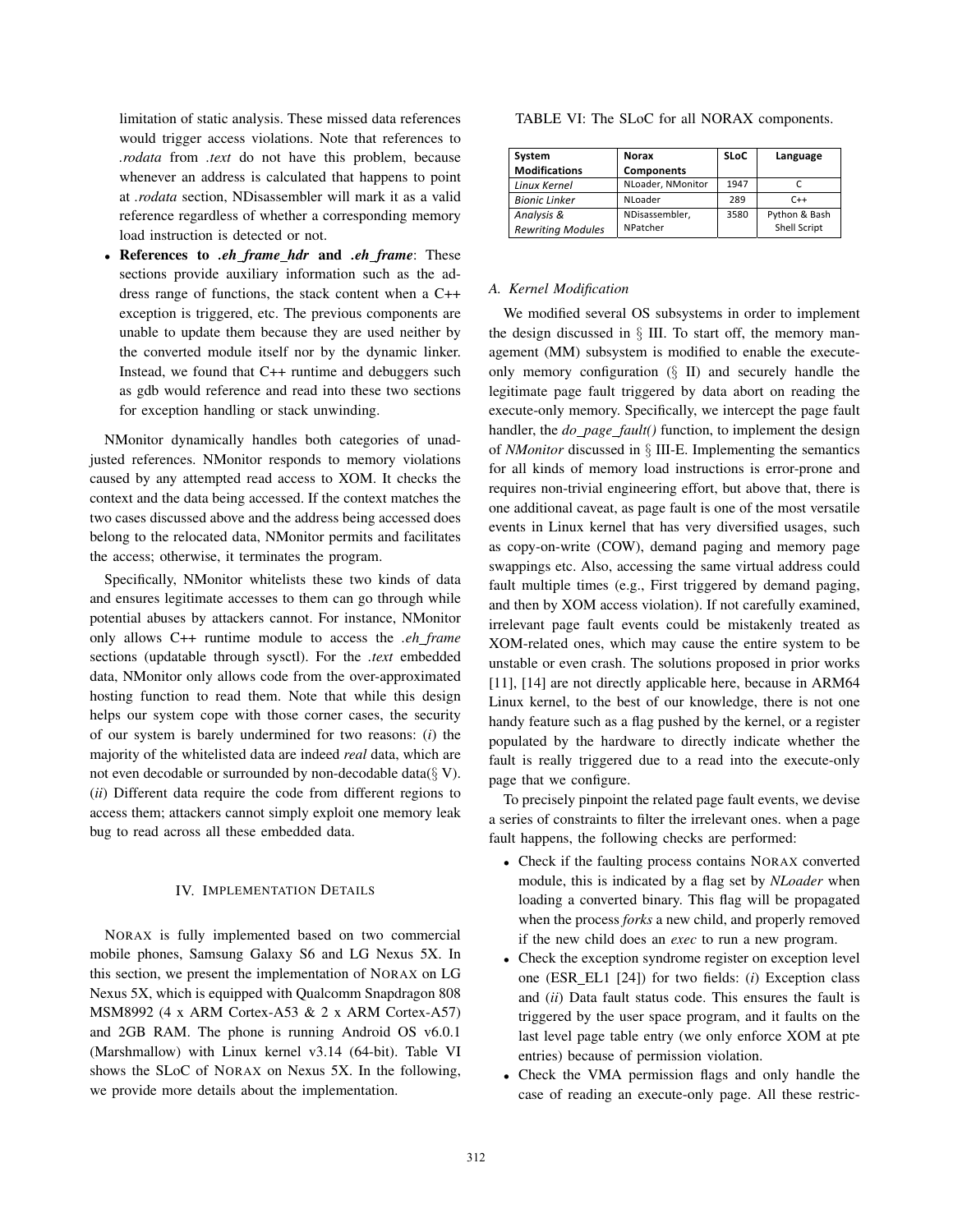tions together ensure that we do not mistake other page fault events with ours.

To verify the integrity of a violation triggered by XOM, we extend the *task struct* to maintain a list of access policies (§ III-E), one for each module. We also instrument the *set pte* function to ensure the permission of a page must follow the **R**⊕**X** policy. This way, we prevent the attacker from tricking the OS to remap the execute-only memory through highlevel interfaces. The modified kernel subsystems also include the file system (FS) and system calls where we instrument the executable loader and implement the design of *NLoader* plugins (§ III-D) respectively.

#### *B. Bionic Linker Modification*

In a running program, all the libraries needed by the executable are loaded by the linker. In order to handle those converted libraries and make the code regions of the whole process execute-only, we directly modify the linker's source code to place hooks before the library loading and symbol resolution routines as described in § III-D. One quirk of the Bionic linker is that when loading libraries, it places those modules right next to each other, leaving no space inbetween. This causes problems from multiple perspectives. Firstly, it lowers the entropy of the address space randomness thus undermines the effectiveness of ASLR. Secondly, it also "squeezes" out the space for *NLoader* to load the NORAXrelated metadata. To resolve this issue, *NPatcher* encodes the size of the total metadata into the NORAX header when it recomposes the binary, and we instrument the linker such that when it is loading a library it will leave a gap with the size of the sum of the encoded number (zero for the unconverted binaries) and a randomly generated nuance.

#### *C. System Optimization*

NORAX is designed with optimizations inherited in the system, such as updating all possible and updatable references of the relocated *executable data* to avoid page faults. However, given that our implementation is targeting the commercial Android systems, more optimizations could be done by taking advantages of several handy features on Android. For example, we can avoid triggering any page faults by deliberately delay enabling the execute-only configuration during the loading of a program until all the necessary modules are loaded and have their symbols resolved. This is feasible because in Android, for performance reasons, majority of the modules are compiled with lazy binding disabled, that is to say, when loading such module, the linker will promptly resolve all symbols it needs to execute, instead of walking through the loaded modules on a demanding basis during runtime to resolve symbols if compiled otherwise.

Last but not least, a more precise accessing policy for *embedded data* is achievable using the commonly available *.eh frame* section. This section is compiled into pretty much all the binaries shipped to user phones based on our preliminary survey on multiple user-build AArch64 based Android phones from major OEMs like Samsung, LG, HTC etc. For clarity, we will not expand too much on the technical detail of the *.eh frame* section. Basically, we can take advantage of the PC range field for each Frame Description Entry (FDE) to facilitate the analysis of NDisassembler.

# V. EVALUATION AND ANALYSIS

In this section, we evaluate four aspects of NORAX: (i) whether it breaks the functioning of patched binaries? (ii) how accurate is its data analysis? (iii) how much overhead it incurs? and (vi) how practical is it for wide adoption?

## *A. Functioning of Transformed Binaries*

For this test, we selected 20 core system binaries to transform, including both programs and libraries (Table IX). These binaries provide support for basic functionalities of an Android phone, such as making a phone call, installing apps, and playing videos. We obtain these binaries from a Nexus 5X phone that runs Android OS v6.0.1 (Marshmallow). These stock binaries are compiled with compiler optimization and without debugging metadata.

We tested the functionality of the transformed binaries using our own test cases as well as the Android Compatibility Test Suite (CTS) [25]. We modified the system bootstrapping scripts (\*.rc files), which direct Android to load the system binaries patched by NORAX. Table VII shows the specific tests we designed for each system executable and library. For example,  $surface \, filinger$  is the UI composer, which depends on two libraries: libmedia.so and libstagefright.so. Zygote (app\_process64) is the template process from which all app processes are forked. It uses all of the patched binaries. While running our functionality tests, we observed an attempt by the linker to read the ELF header, which is located in the pages marked executable-only. While this attempt was allowed and facilitated by NMonitor, our system can be optimized to handle this case during the patching stage instead.

We also ran the Android Compatibility Test Suite (CTS) on a system where our transformed binaries are installed. The suite contains around 127,000 test packages, and is mandatory test performed by OEM vendors to assess the compatibility of their modified Android systems. The test results are shown in Table VIII. NORAX did not introduce any additional failure than those generated by the vendor customization on the testing devices. The results from both tests show that the functioning of patched binaries is not interrupted or broken by NORAX.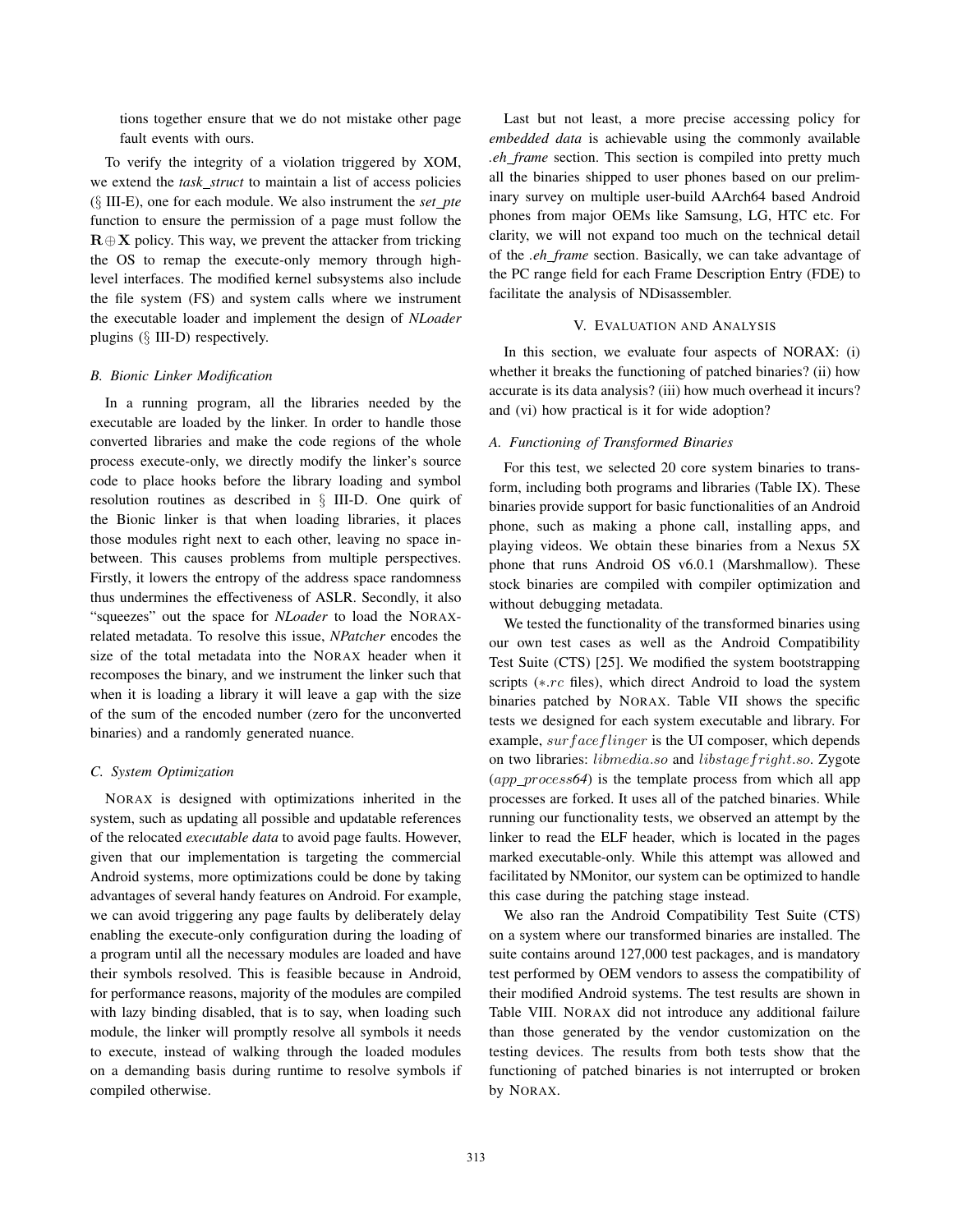## *B. Correctness of Data Analysis*

To thoroughly test the correctness of our embedded data identification algorithm described in § III-B, we ran the data analysis module of NDisassembler against a large test set consisting of all 313 Android system binaries, whose sizes span from 5.6KB (*libjnigraphics.so*) to 16.5MB (*liblog.so*), totaling 102MB. For these binaries, we compare the data identified by *NDisassembler* with the real embedded data. Our ground truth is obtained by compiling debugging sections (.debug \*) [26] into the binaries. We use an automatic script to collect bytes in file offsets that fall outside any function range and compare them with the analysis results from *NDisassembler*. For the bytes that are not used by any of the functions, we found that some of them are *NOP* instructions used purely for the padding purpose; whilst some are just "easter eggs", for instance, in the function *gcm ghash v8* of *libcrypto.so*, the developers left a string *"GHASH for ARMv8, CRYPTOGAMS by* <*appro@openssl.org*>*"*. These kinds of data were not collected by NORAX. Since there are not references to them, making them non-readable will not break any function.

For the tested binaries, *NDisassembler* correctly identified all the embedded data. Only for 28 out of the 313 binaries did NDisassembler reported false positives (i.e., code mistakenly identified as embedded data), due to the over-approximate approach we use  $(\S$  III-B). These rare false positive cases are expected by our design and are handled by NMonitor during runtime, as we discussed in  $\S$  III-B. Table X shows a subset of the results<sup>4</sup>.

TABLE VII: Rewritten program functionality tests.

| <b>Module</b>             | <b>Description</b>                             | <b>Experiment</b>                   | Suc  |
|---------------------------|------------------------------------------------|-------------------------------------|------|
|                           |                                                |                                     | cess |
| vold                      | Volume daemon                                  | mount SDCard;<br>umount             | Yes  |
| toybox                    | 115 *nix utilities                             | try all commands                    | Yes  |
| toolbox                   | 22 core *nix utilities                         | try all commands                    | Yes  |
| dhcpcd                    | DHCP daemon                                    | obtain dynamic IP<br>address        | Yes  |
| logd                      | Logging daemon                                 | collect system log for<br>1 hour    | Yes  |
| installd                  | APK install daemon                             | install 10 APKs                     | Yes  |
| app process64<br>(zygote) | Parent process for all<br>applications         | open 20 apps; close                 | Yes  |
| gseecomd                  | Qualcomm's proprietary<br>driver               | boot up the phone                   | Yes  |
| surfaceflinger            | <b>Compositing frame</b><br>buffers for disply | Take 5 photos; play<br>30 min movie | Yes  |
| rild                      | Baseband service<br>daemon                     | Have 10 min phone<br>call           | Yes  |

4This subset was chosen to be consistent with the binaries used in the other tests in this section. The complete set of all 313 Android system binaries, which can be easily obtained, are not shown here due to the space limit.

TABLE VIII: System compatibility evaluation, the converted zygote, qseecomd, installd, rild, logd, surfaceflinger, libc++, libstagefright are selected randomly to participate the test to see whether they can run transparently with other unmodified system components.

|            | Pass    | Fail | Not Executed   Plan Name |            |
|------------|---------|------|--------------------------|------------|
| <b>CTS</b> |         |      |                          |            |
| normal     | 126.457 | 552  |                          | <b>CTS</b> |
| <b>CTS</b> |         |      |                          |            |
| NORAX      | 126,457 | 552  |                          | <b>CTS</b> |

TABLE IX: Binary transformation correctness test.

| Module            | Size      | Size      | <b>File Size</b> | # of          |
|-------------------|-----------|-----------|------------------|---------------|
|                   | (Stock)   | (NORAX)   | Overhead         | Rewrite       |
|                   |           |           |                  | <b>Errors</b> |
| vold              | 486,032   | 512,736   | 5.49%            | $\Omega$      |
| toybox            | 310.800   | 322,888   | 3.89%            | $\Omega$      |
| toolbox           | 148,184   | 154,632   | 4.35%            | 0             |
| dhcpcd            | 112.736   | 116.120   | 3.00%            | $\Omega$      |
| logd              | 83.904    | 86,256    | 2.80%            | $\Omega$      |
| installd          | 72,152    | 76,896    | 6.58%            | $\Omega$      |
| app process64     | 22,456    | 23,016    | 2.49%            | $\Omega$      |
| (zygote)          |           |           |                  |               |
| gseecomd          | 14,584    | 15,032    | 3.07%            | $\Omega$      |
| surfaceflinger    | 14,208    | 14,448    | 1.69%            | $\Omega$      |
| rild              | 14.216    | 14.784    | 4.00%            | $\Omega$      |
| libart.so         | 7,512,272 | 7,772,520 | 3.46%            | $\Omega$      |
| libstagefright.so | 1,883,288 | 1,946,328 | 3.35%            | $\Omega$      |
| libcrypto.so      | 1,137,280 | 1,157,816 | 1.81%            | $\Omega$      |
| libmedia.so       | 1,058,616 | 1,071,712 | 1.24%            | $\Omega$      |
| libc.so           | 1,032,392 | 1,051,312 | 1.83%            | $\Omega$      |
| $libc++.so$       | 944.056   | 951,632   | 0.80%            | $\Omega$      |
| libsglite.so      | 791,176   | 805,784   | 1.85%            | $\Omega$      |
| libbinder.so      | 325,416   | 327,072   | 0.51%            | $\Omega$      |
| libm.so           | 235,544   | 293,744   | 24.71%           | $\Omega$      |
| libandroid.so     | 96,032    | 97,208    | 1.22%            | $\Omega$      |
| AVG.              |           |           | 3.91%            | 0             |

#### *C. Overheads and Security Impact*

Size Overhead: In our functionality test, the sizes of our selected binaries range from  $\approx$ 14K to  $\approx$ 7M, as shown in Table IX. After transformation, the binary sizes increased by an average of 3.91%. Note that libm.so is an interesting case, as its file size increased much more than others. After manual inspection, we found that this math library has a lot of constant values hardcoded in various mathematical functions such as  $casinh()$ ,  $cacos()$ . As an optimization, the compiler embeds this large set of constant data into the code section to fully exploit spatial locality, which translates to more metadata generated by NORAX during the patching stage.

Performance Overhead: We used Unixbench [27] to measure the performance of our system. The benchmark consists of two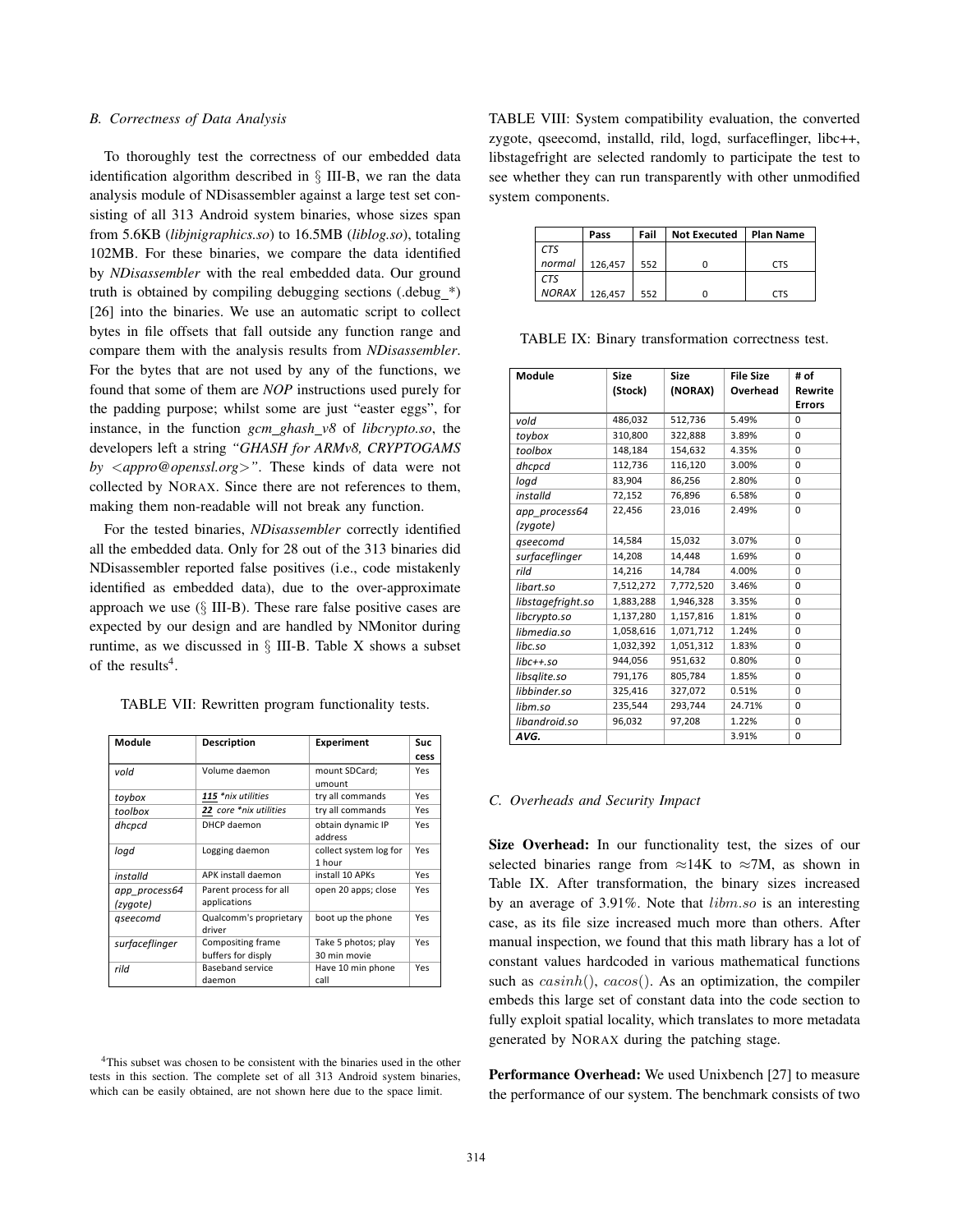TABLE X: Embedded data identification correctness, empirical experiment shows our analysis works well in AArch64 COTS ELFs, with zero false negative rate and very low false positive rate in terms of finding embedded data. The last column shows the negligible number of leftover gadgets in the duplicated embedded data set.

| Module            | #. of Real         | #. of Inline | #. of Gadgets |
|-------------------|--------------------|--------------|---------------|
|                   | <b>Inline Data</b> | Data Flagged | found in      |
|                   | (Byte)             | by Norax     | extracted     |
|                   |                    | (Byte)       | inline Data   |
| vold              | $\Omega$           | $\Omega$     | 0             |
| toybox            | 8                  | 8            | $\Omega$      |
| toolbox           | 20                 | 20           | $\Omega$      |
| dhcpcd            | 40                 | 40           | 4             |
| Logd              | $\Omega$           | $\Omega$     | $\Omega$      |
| installd          | $\Omega$           | 0            | $\Omega$      |
| app process64     | $\Omega$           | $\Omega$     | $\Omega$      |
| (zygote)          |                    |              |               |
| gseecomd          | N/A                | $\Omega$     | $\Omega$      |
| surfaceflinger    | $\Omega$           | $\Omega$     | $\Omega$      |
| rild              | $\Omega$           | $\Omega$     | 0             |
| libart.so         | 17716              | 17716        | 8             |
| libstagefright.so | 296                | 296          | 5             |
| libcrypto.so      | 2472               | 2512         | 25            |
| libmedia.so       | 3936               | 3936         | 0             |
| libc.so           | 4836               | 4836         | 5             |
| $libc++$ .so      | 12                 | 12           | $\Omega$      |
| libsglite.so      | 932                | 1004         | 13            |
| libbinder.so      | $\Omega$           | $\Omega$     | $\Omega$      |
| libm.so           | 20283              | 20291        | 48            |
| libandroid.so     | $\Omega$           | $\Omega$     | 0             |
| Total             | 50551              | 50671        | 108           |

types of testing programs: (*i*) User-level CPU-bound programs; (*ii*) System benchmark programs that evaluate I/O, process creation, and system calls, etc. We ran the benchmark on both the stock and patched binaries, repeating three times in each round. We then derived the average runtime and space overhead, which are given in Figure 4.

For the runtime overhead, the average slowdown introduced by NORAX is 1.18%. The overhead mainly comes from the system benchmark programs, among which Execl shows the maximum slowdown. Investigating its source code, we found that this benchmark program keeps invoking the *exec* system call from the same process to execute itself over and over again, thus causing NLoader to repeatedly prepare new bookkeeping structures and destroy old ones (§ III-D). This process, in turn, leads to multiple locking and unlocking operations, hence the relatively higher overhead. Fortunately, we do not find this behavior common in normal programs. In addition, some simple optimizations are possible: (*i*) employing a more fine-grained locking mechanism; (*ii*) reusing the book-keeping structures when *exec* loads the same image.

For space overhead, on average NORAX introduces 1.78% increase in maximum resident memory and 3.90% increase in file sizes. Table IX shows the file size increase for individual



Fig. 4: Unixbench performance overhead for unixbench binaries, including runtime, peak resident memory and file size overhead (left: user tests, right: system tests)

programs. Both resutls indicate negligible space overhead for NORAX system. As explained in  $\S$  III-C, the space overhead is proportionate to the amount of embedded data as well as their references. On the other hand, the NORAX header incurs a fixed amount of space overhead. If not much embedded data exist, the references and the header become the major contributor to the space overhead.

Security Impact: The goal of NORAX is to retrofit the **R** ⊕ **X** property into ARM64 COTS binaries. It makes code sections unreadable and redirects references of *embedded data* to duplicate data in read-only memory pages. However, since we duplicate *embedded data*, they are in theory still reusable by adversaries. we conduct a gadget searching experiment in the duplicated *embedded data* appended at the end of the converted binaries. Table X shows the number of available gadgets we found in those data. As the result shows, available gadgets are actually very rare even in the binaries that have a lot of *embedded data* such as libm.so, we believe this is because the majority of those duplicated bytes are by themselves not decodable. Also note that the shown numbers are actually an upper bound of the available gadgets. Because, in the executable code section, where the original *embedded data* reside, the bytes that form the gadgets may not be placed next to each other.

# *D. Practicality Assessment*

Szekeres et al. [28] presented three main requirements for a security solution to be practical:

- Protection: The security feature must enforce a strict policy and has relatively low false positives and false negatives.
- Cost: A practical system should incur negligible runtime slowdown and space overhead.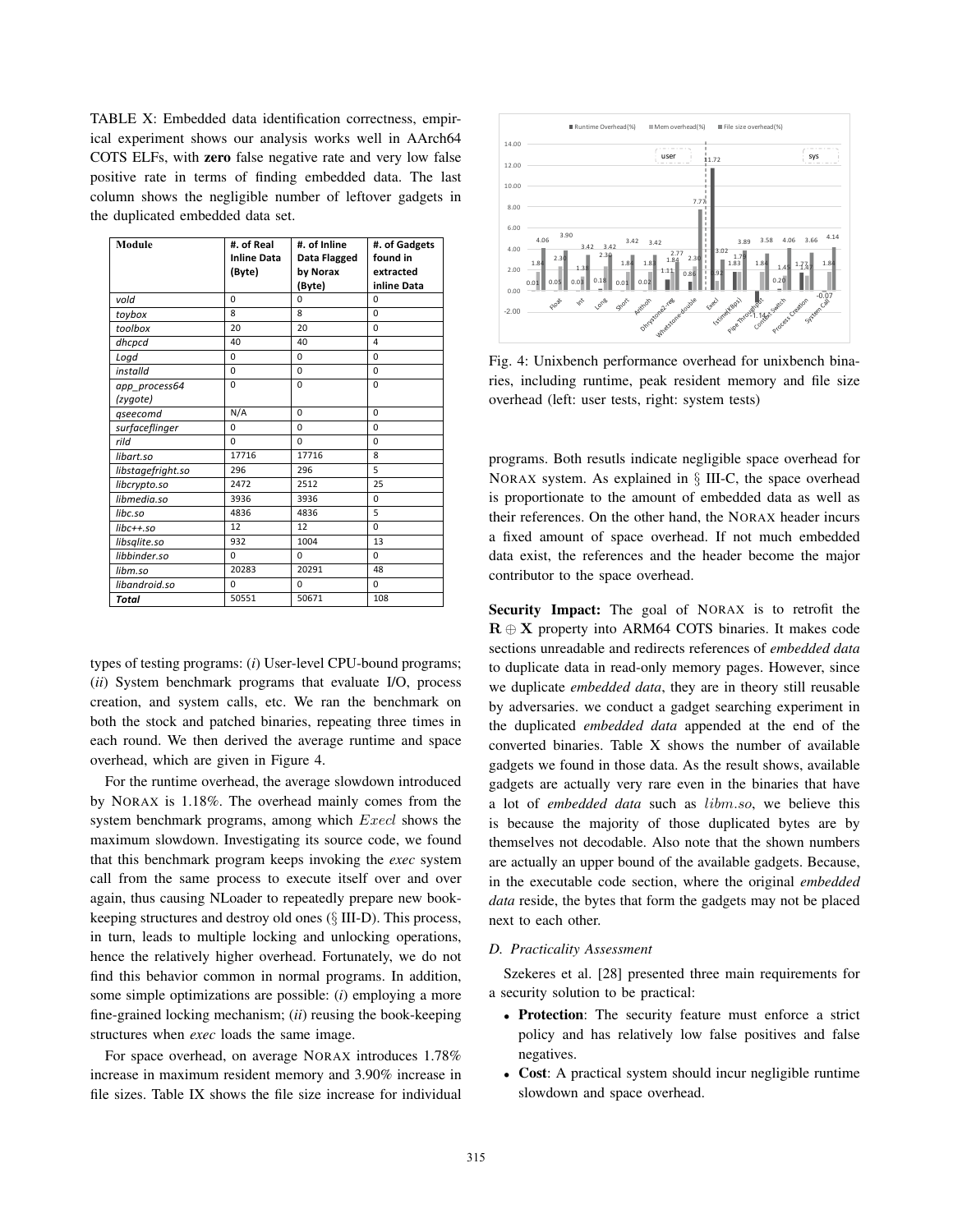• Compatibility: The security system should not depend on the source code availability. In addition, it should be able to handle different modules individually and the processed modules should work with those unmodified ones.

We examine if NORAX meets these three criteria. NORAX enforces the  $\mathbf{R} \oplus \mathbf{X}$  policy, similar to previous defenses that needed source code [8], [9], which is the strongest defense along the line of thwarting direct code read. Regarding the cost, NORAX only introduces  $1\%$  slowdown for the majority of the test cases,  $\tilde{2}\%$  extra memory and  $\tilde{4}\%$  disk consumptions, showing its negligible cost. Finally, NORAX can protect COTS binaries which come without any auxiliary information, and it converts and loads different modules individually. Those converted modules can run seamlessly with the unmodified ones, indicating good compatibility.

# VI. RELATED WORK

#### *A. Code Reuse Attack Mitigations*

Over the years, there has been an ongoing race between code reuse attacks (or ROP in short) and corresponding defense countermeasures. Such code reuse attacks keep evolving into new forms with more complex attack steps (e.g., Blind-ROP [2], JIT-ROP [1]). To defend against them, three categories of countermeasures (e.g., ASLR, CFI, XOM) have been proposed from different perspectives. Here we briefly review these defenses, especially execute-only memory, which is the category of this paper.

Control Flow Integrity (CFI): Enforcing CFI is a general defense against attacks that hijack control flows, including code reuse attacks. Proposed a decade ago by Abadi et al. [29], CFI has been tuned by researchers over the years [30]–[35], from its early form coarse-grained CFI to its current mature appearance as fine-grained CFI. The fundamental difference is that a coarse-grained CFI allows forward edges in the control flow graph (CFG) to point at any node in the graph and backward edges to return to any call preceded destination, whilst a fine-grained CFI has a more precise set of destinations for both forward and backward edges. bin-CFI [36] and CCFIR [37] enforce the coarse-grained CFI policy on Linux and windows COTS binaries respectively. Unfortunately, enforcing a finegrained CFI requires a more precise CFG to be built as the ground truth, which is difficult to obtain in practice based on static analysis, even when source code is available. In addition, researchers found that it is still possible to launch code reuse attacks when fine-grained CFI solution is in place due to the difficulty of extracting a perfect CFG in practice [38]–[41].

Address Space Layout Randomization (ASLR): ASLR is a practical and popular defense deployed in modern operating systems to thwart code reuse attacks [42]. It randomizes the memory address and makes the locations of ROP gadgets unpredictable. However, the de-facto ASLR only randomizes the base address of code pages. It becomes ineffective when facing recent memory-disclosure-based code reuse attacks [1], [2]. Such attack explores the address space on-the-fly to find ROP gadgets via a memory disclosure vulnerability. Although fine-grained ASLR increases the entropy of randomization, such as compile-time code randomization [43] and load-time randomization [3], [5]–[7], the memory disclosure attack is not directly addressed, since code pages can still be read by attackers [1]. Runtime randomization [44]–[46] is thus proposed to introduce more uncertainty into the program's address space. Their effectiveness depends on who acts faster, attacker or the re-randomization mechanism. Due to the need of tracking all the code and data objects and correct their references, these solutions either require compiler's assist or rely on runtime translation, which limit their applications and incur non-trivial overhead.

eXecute-only Memory (XOM): To address the memory disclosure attack, researchers proposed execute-only but nonreadable  $(\mathbf{R} \oplus \mathbf{X})$  memory pages to hinder the possibility of locating reusable code (or ROP gadgets). However, one fundamental challenge to achieve this defense is that it is nontrivial to identify and separate legitimate data read operations in code pages.

When source code is available, existing works like Readactor  $[8]$ ,  $[9]$  and  $LR^2$   $[10]$  rely on compilers to separate data reads from code pages and then enforcing XOM via either hardware-based virtualization or software-based address masking. On the other hand, for COTS binaries, which are more common in the real-world scenario, XnR [11] blocks direct memory disclosure by modifying the page fault handler in operating systems to check whether a memory read is inside a code or data region of a process. However, it cannot handle embedded data mixed in code region mentioned in Section III-A. HideM [47] utilizes split-TLB features in AMD processors to direct code and data access to different physical pages to prevent reading code. Unfortunately, recent processors no longer support split-TLB.

Unlike previous works that mostly target x86, NORAX is designed to transform legacy COTS to support XOM on top of latest AArch64 processors. In particular, NORAX focuses on the code-data separation problem of COTS binary on ARM, which has not been systematically investigated before.

Destructive Code Read: Apart from execute-only memory, a different type of approach is to prevent already-disclosed executable memory from being executed. Rather than being execute-only, code segments are not executable after their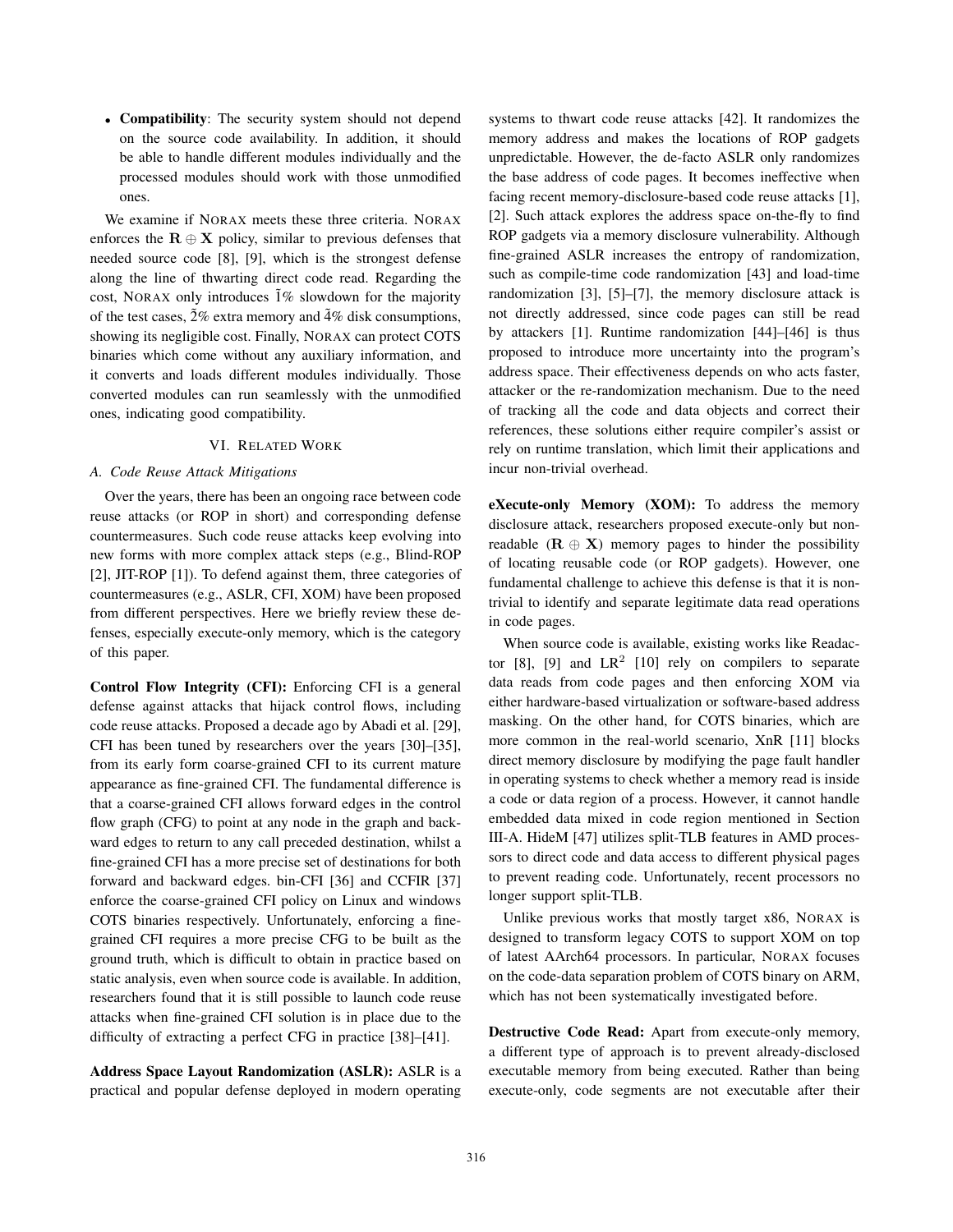addresses and values have been leaked. Heisenbyte [13] and NEAR [14] achieve this by overwriting the values of the disclosed code addresses with random values (i.e., invalid opcodes), while keeping the disclosed values in different memory pages for legitimate data reads. Unfortunately, such approach has to monitor every read access to the code pages, which incurs more page faults and high overhead. In addition, Snow et al. show that such destructive code read can still be bypassed by reloading multiple code copies or inferring code layout without reading it [15]. Since NORAX does not allow the code regions to be read at all, it is not vulnerable to such attacks.

#### *B. Static Binary Analyses*

In this subsection, we compare COTS solutions that have analysis goal overlap with NORAX.

Executable Data Identification: Zhang et al. [36] and Tang et al. [13] develop algorithms to identify jump tables embedded in the code using heuristics based on well-defined data structure patterns. This result is not sufficient for  $\mathbf{R} \oplus \mathbf{X}$ policy enforcement. NEAR [14] and HideM [47] adopt a more aggressive analysis approach, computing CFG based on similar heuristics for the analyzed binary, and mark all the unknown regions as data. Although this approach has merits such as being architecture-generic and is able to tackle x86-specific challenges like various-length instructions, it inevitably incurs relatively high false positives had the CFG construction process miss any indirect control flow transfer target. Making a different design choice, NORAX does not rely on overly aggressive approach or assumptions about data structures. Instead, its analysis exploits the basic semantics of AArch64 ISA and achieves a larger and more precise coverage.

Executable Data Access Check: Similar to HideM [47], NORAX undertakes the route of whitelisting the range of executable data. This is a strategy to achieve maximum compatibility in the case of missing reference update. However, HideM does not impose restrictions on the accessing subject, plus the fact that it has more false positives on identifying embedded data which exposes more gadgets, hence weakening the security. On the contrary, NORAX enforces configurable data-read policy to ensure only the legitimate reads can succeed, such as embedded data should only be read by (overapproximated) hosting function, and linker-related sections should only be read by the dynamic linker.

## VII. DISCUSSIONS

# *A. Compatibility with Other COTS Hardening Solutions*

Execute-only memory alone cannot defend against the everevolving code reuse attacks. Thus, we bear in mind that it is important to design NORAX to be compatible with other COTS hardening solutions that provide fine-grained randomization and control flow integrity. Following our design principles (§ III-A), NORAX makes minimum structural changes to binaries programs, which do not preclude running other binary analysis and hardening solutions. For example, the size and location of code and data objects remain unchanged. The control flow properties are preserved. As a result, changes by NORAX are self-contained and will not interfere with the operations of those other solutions.

We examine two representative binary hardening solutions as examples, In-place randomization (IPR) [4] and bin-CFI [36]. IPR is a fine-grained ASLR solution and can be used in tandem with NORAX. It has three transformation passes. First, it substitutes instructions with semantically equivalent ones. The only instruction NORAX could replace is adr used to reference *.text* inline data. Since adr is the only instruction available in AArch64 ISA that can obtain PC-relative reference directly, IPR does not have any alternative candidates to use. Second, IPR reorders instructions sequences that do not have dependencies. NORAX is transparent to such reordering because it does not alter or assume instruction sequences. Third, IPR performs register reassignments. NORAX preserves register usages and thus does not affect register reassignments.

Bin-CFI is a coarse-grained CFI solution for COTS binaries and conceptually compatible with NORAX. It performs indirect control flow (ICF) analysis and then instruments all the ICF transfer instructions to ensure they follow control flow graphs. NORAX only modifies data reference and data accessing instructions and does not impact CFG. Note that albeit designed with maximum compatibility, NORAX does assume to run as the last pass among other binary hardening techniques. This ensures NORAX preserves all data references planted by other passes if any.

#### *B. Current Limitations*

Unforeseeable Code: NORAX relies on static binary analysis and rewriting. The current implementation cannot patch dynamically generated code (JIT Compilation) or self-modifying code. In addition, NORAX cannot patch customized ELF files consisting of unrecognizable sections that may contain code and data. For instance, the *.ARM.exidx* and *.ARM.extab* sections contained in the  $dex2oat$  program<sup>5</sup> are not recognized by the current implementation of NORAX. Nevertheless, these limitations are shared by almost all static binary rewriting works. It is worth noting that modules converted by NORAX can run alongside programs of this kind seamlessly without suffering any functionality lost.

<sup>5</sup>An optimization tool to convert applications' byte code to native code.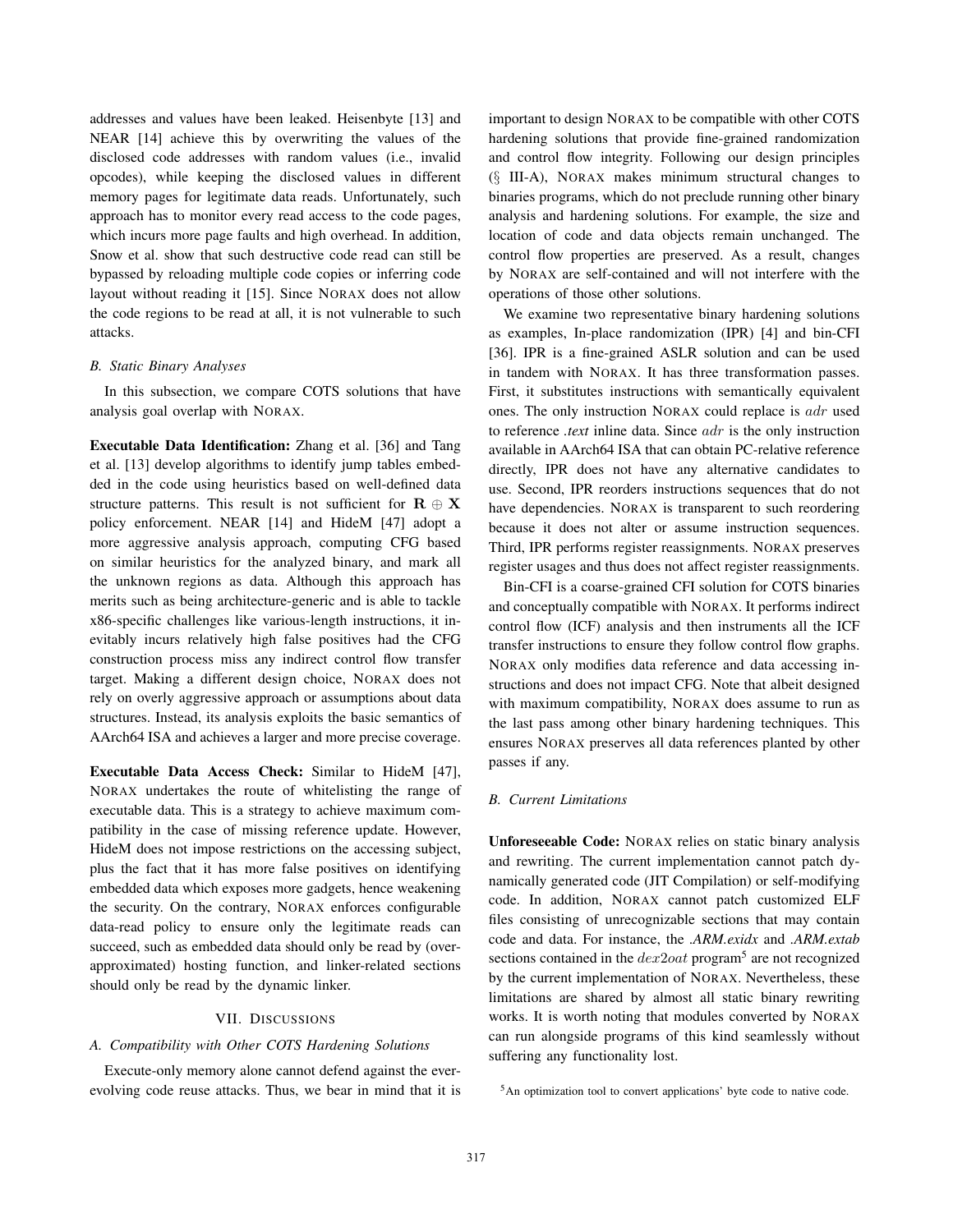Indirect Memory Disclosure: NORAX prevents attackers from directly reading the code to search for gadgets loaded in memory. However, code pointers residing in data areas such as stack and heap are still vulnerable to indirect memory disclosure attacks, which can lead to whole function reuse or call-preceded gadget reuse attacks [48], [49]. This limitation, however, is shared by all related solutions using binary rewriting [11], [13], [14], [47]. In addition, a recent study [50] shows even the most advanced source-code based techniques [8], [9] are subject to attacks of this kind. We argue that defense against indirect memory disclosure is another research topic that warrants separate studies and is out of the scope for this work.

#### VIII. CONCLUSION

We present NORAX, a comprehensive and practical system that enables execute-only memory protection for COTS binaries on AArch64 platforms. NORAX shows that identifying data from code in COTS binaries, albeit generally undecidable, is in practice feasible under the scope of AArch64 platforms. To demonstrate its practicability, we implemented NORAX on commodity mobile phones including Samsung Galaxy S6 and LG Nexus 5X, and protect their stock system binaries from direct memory disclosure attacks. Our evaluation shows NORAX enforces strong protection, while at the same time incurs negligible overhead–average 1.18% slowdown and 2.21% memory footprint, suggesting it is suitable for realworld adoption.

#### IX. ACKNOWLEDGMENT

We thank the anonymous reviewers for their insightful comments. We also thank Michalis Polychronakis, Michael Grace, Jia Ma and Xun Chen for the helpful discussions during the development of NORAX. This project was supported by the Office of Naval Research (Grant#: N00014-17-1-2227) and the National Science Foundation (Grant#: CNS-1421824). Any opinions, findings, and conclusions or recommendations expressed in this paper are those of the authors and do not necessarily reflect the views of the funding agencies.

#### **REFERENCES**

- [1] K. Z. Snow, F. Monrose, L. Davi, A. Dmitrienko, C. Liebchen, and A.-R. Sadeghi, "Just-in-time code reuse: On the effectiveness of fine-grained address space layout randomization," in *Security and Privacy (SP), 2013 IEEE Symposium on*. IEEE, 2013, pp. 574–588.
- [2] A. Bittau, A. Belay, A. Mashtizadeh, D. Mazières, and D. Boneh, "Hacking blind," in *2014 IEEE Symposium on Security and Privacy*. IEEE, 2014, pp. 227–242.
- [3] L. V. Davi, A. Dmitrienko, S. Nürnberger, and A.-R. Sadeghi, "Gadge me if you can: secure and efficient ad-hoc instruction-level randomization for x86 and arm," in *Proceedings of the 8th ACM SIGSAC symposium on Information, computer and communications security*. ACM, 2013, pp. 299–310.
- [4] V. Pappas, M. Polychronakis, and A. D. Keromytis, "Smashing the gadgets: Hindering return-oriented programming using in-place code randomization," in *2012 IEEE Symposium on Security and Privacy*. IEEE, 2012, pp. 601–615.
- [5] J. Hiser, A. Nguyen-Tuong, M. Co, M. Hall, and J. W. Davidson, "Ilr: Where'd my gadgets go?" in *2012 IEEE Symposium on Security and Privacy*. IEEE, 2012, pp. 571–585.
- [6] C. Kil, J. Jun, C. Bookholt, J. Xu, and P. Ning, "Address space layout permutation (aslp): Towards fine-grained randomization of commodity software." in *ACSAC*, vol. 6, 2006, pp. 339–348.
- [7] R. Wartell, V. Mohan, K. W. Hamlen, and Z. Lin, "Binary stirring: Self-randomizing instruction addresses of legacy x86 binary code," in *Proceedings of the 2012 ACM conference on Computer and communications security*. ACM, 2012, pp. 157–168.
- [8] S. Crane, C. Liebchen, A. Homescu, L. Davi, P. Larsen, A.-R. Sadeghi, S. Brunthaler, and M. Franz, "Readactor: Practical code randomization resilient to memory disclosure," in *2015 IEEE Symposium on Security and Privacy*. IEEE, 2015, pp. 763–780.
- [9] S. J. Crane, S. Volckaert, F. Schuster, C. Liebchen, P. Larsen, L. Davi, A.-R. Sadeghi, T. Holz, B. De Sutter, and M. Franz, "It's a trap: Table randomization and protection against function-reuse attacks," in *Proceedings of the 22nd ACM SIGSAC Conference on Computer and Communications Security*. ACM, 2015, pp. 243–255.
- [10] K. Braden, S. Crane, L. Davi, M. Franz, P. Larsen, C. Liebchen, and A.-R. Sadeghi, "Leakage-resilient layout randomization for mobile devices," in *Proceedings of the 2016 Network and Distributed System Security (NDSS) Symposium*, 2016.
- [11] M. Backes, T. Holz, B. Kollenda, P. Koppe, S. Nürnberger, and J. Pewny, "You can run but you can't read: Preventing disclosure exploits in executable code," in *Proceedings of the 2014 ACM SIGSAC Conference on Computer and Communications Security*. ACM, 2014, pp. 1342– 1353.
- [12] D. Lie, C. Thekkath, M. Mitchell, P. Lincoln, D. Boneh, J. Mitchell, and M. Horowitz, "Architectural support for copy and tamper resistant software," *ACM SIGPLAN Notices*, vol. 35, no. 11, pp. 168–177, 2000.
- [13] A. Tang, S. Sethumadhavan, and S. Stolfo, "Heisenbyte: Thwarting memory disclosure attacks using destructive code reads," in *Proceedings of the 22nd ACM SIGSAC Conference on Computer and Communications Security*. ACM, 2015, pp. 256–267.
- [14] J. Werner, G. Baltas, R. Dallara, N. Otterness, K. Z. Snow, F. Monrose, and M. Polychronakis, "No-execute-after-read: Preventing code disclosure in commodity software," in *Proceedings of the 11th ACM on Asia Conference on Computer and Communications Security*. ACM, 2016, pp. 35–46.
- [15] K. Snow, R. Rogowski, J. Werner, H. Koo, F. Monrose, and M. Polychronakis, "Return to the zombie gadgets: Undermining destructive code reads via code inference attacks," in *IEEE Symposium on Security and Privacy*, 2016.
- [16] B. Lee, L. Lu, T. Wang, T. Kim, and W. Lee, "From zygote to morula: Fortifying weakened aslr on android," in *2014 IEEE Symposium on Security and Privacy*. IEEE, 2014, pp. 424–439.
- [17] "El 0 execute-only memory configuration," https://armv8-ref. codingbelief.com/en/chapter\_d4/d44\_1\_memory\_access\_control.html.
- [18] "Android executables mandatorily need to be pie," https://source.android. com/security/enhancements/enhancements50.html.
- [19] R. Wartell, Y. Zhou, K. W. Hamlen, M. Kantarcioglu, and B. Thuraisingham, "Differentiating code from data in x86 binaries," in *Joint European Conference on Machine Learning and Knowledge Discovery in Databases*. Springer, 2011, pp. 522–536.
- [20] "Apple warn developers when the binaries are not compiled as positionindepent," https://developer.apple.com/library/content/qa/qa1788/\_index. html.
- [21] D. Andriesse, X. Chen, V. van der Veen, A. Slowinska, and H. Bos, "An in-depth analysis of disassembly on full-scale x86/x64 binaries."
- [22] C. Cifuentes and M. Van Emmerik, "Recovery of jump table case statements from binary code," in *IEEE International Workshop on Program Comprehension*, 1999.